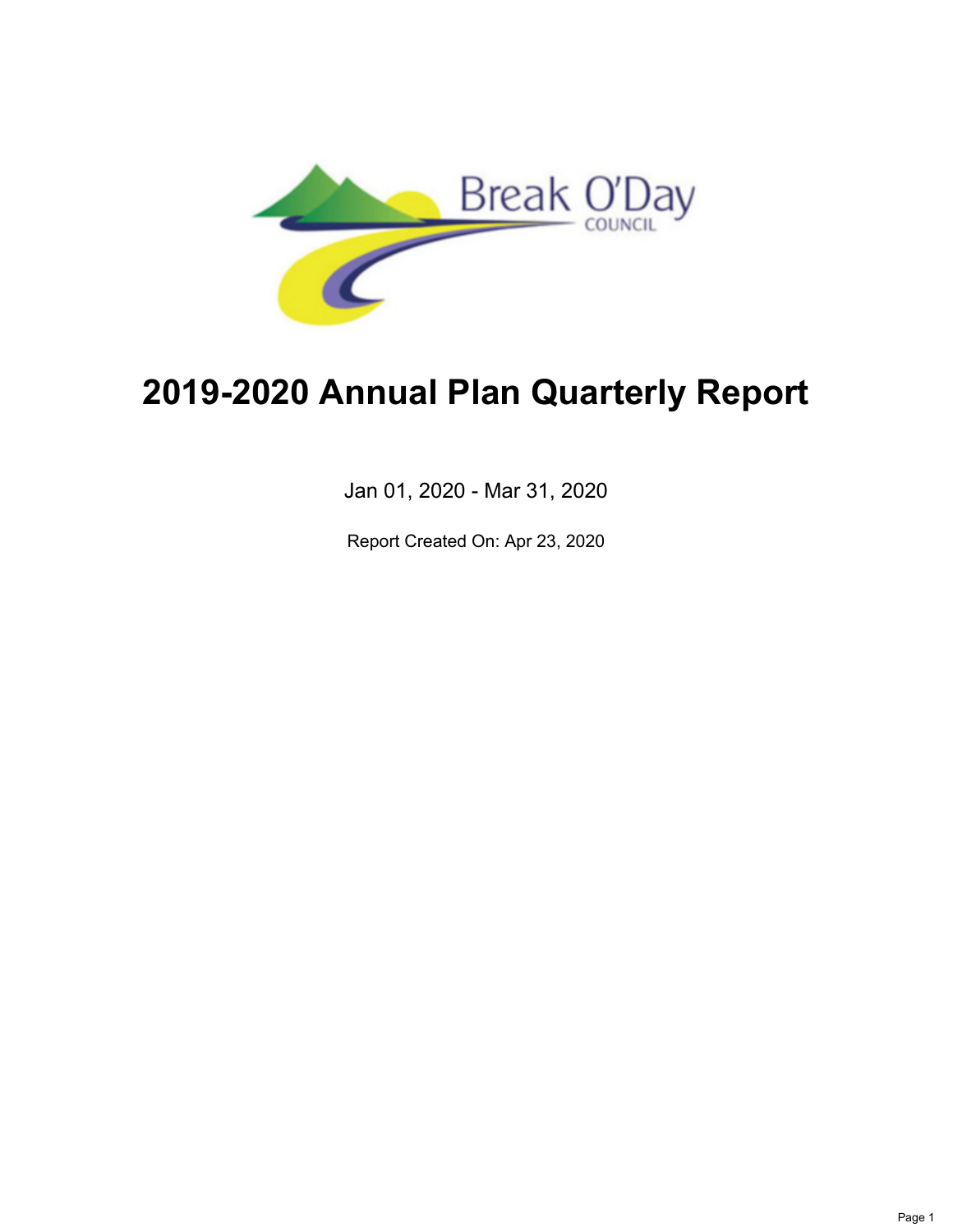

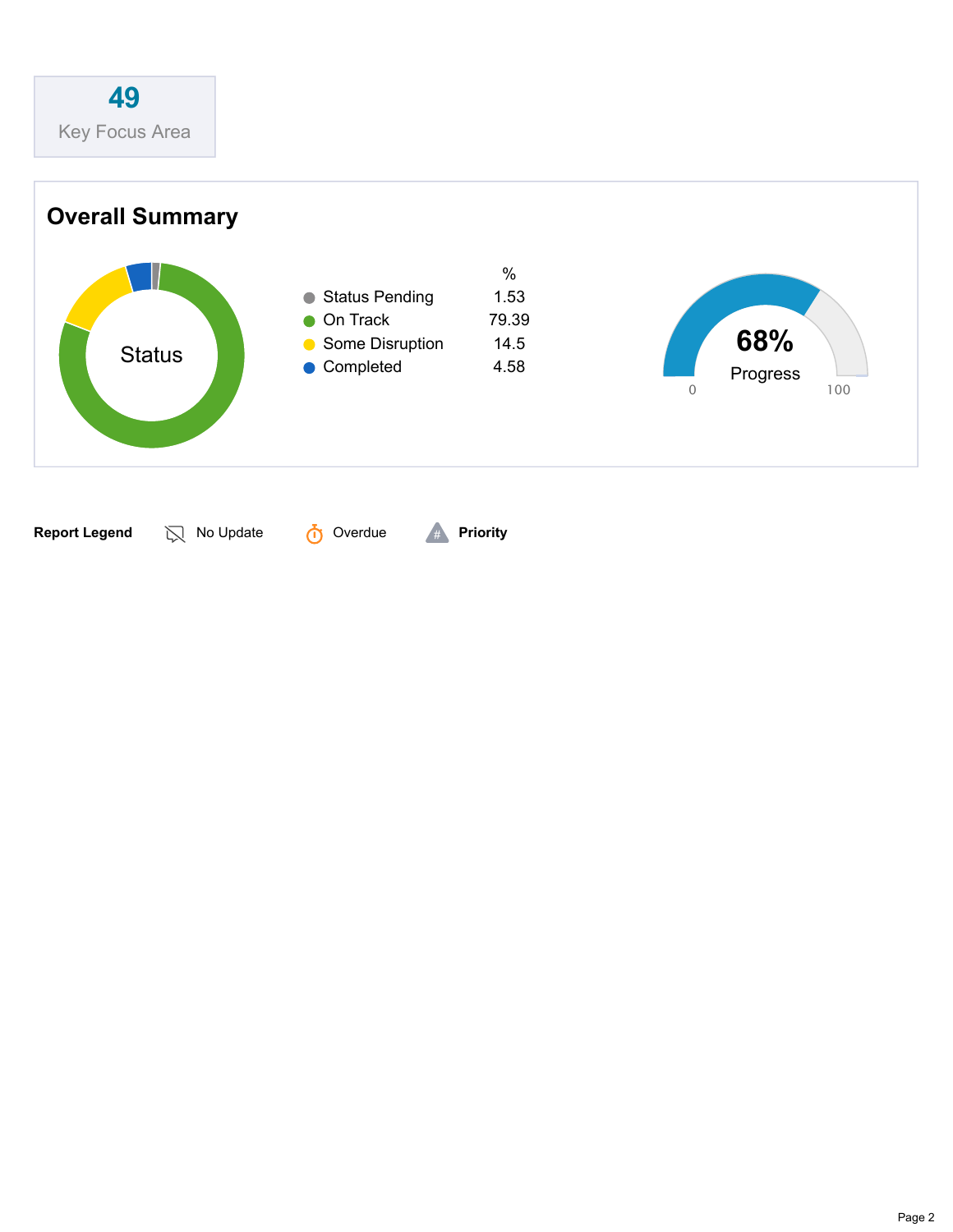#### **Key Focus Area 1.1.1** Progress 71%

Communication:

Improve and develop communication processes that lead to the community feeling more informed and involved.

|                   | $\%$ |   |
|-------------------|------|---|
| <b>O</b> On Track | 75.0 | 3 |
| Some Disruption   | 25 O |   |

*Owner: Jayne Richardson*

Actions: 4

*Update provided by John Brown on Apr 23, 2020 04:02:49*

Communications related activities are progressing well, it is anticipated that the focus will change slightly with the unfolding COVID-19 situation.

# *Actions 1.1.1.1: Online Surveys - Use surveys in community consultation regarding Council activities and show transparency and accountability of Council (85% completed)*

The Trailhead survey has been paused due to the closing of the MTB Trails due to COVID-19. When the trails are re-opened we will be able to deliver this survey as intended,

The second of the Businesses surveys has been sent out to a list of around 150 Break O'Day businesses. The survey asked recipeants to look at the summer months; December, January and February and report how they felt their business had gone compared to last years.

Uptake on the survey has been a bit slow (guessing this is also COVID-19 based as the survey was sent out just before the announcement of a pandemic.) A reminder was sent to all businesses on 6 April with the hope that we will get a higher return rate.

A new resident Survey has also been completed which has now been sent out to more than 200 people who have moved to the area from July 1 to current. The aim of this survey is to understand who is moving to our area, where they are coming from, what their plans for their property are as well as what has influenced them to move to the area. This survey has now become part of the new resident kit and will continue to be sent out. This data will be collected in a spreadsheet for data analysis.

I have been working on adding more businesses to the business database in an effort to grow our reach and therefore data for when we send out the next Business Information survey. We have decided to make this in March so that we can ask businesses to reflect on the Nov, Dec, February period. This survey will remain open for at least 4 weeks and once completed, information will be collated and made publicly available.

CC has also been working on a Council benchmarking survey. So far this has involved reviewing what other Councils do, exploring options with LGAT and talking to managers about the sort of information they would like to explore through survey questions.

A format for the survey has been decided and the proposed distribution is to send out to all ratepayers with their rates notices. Due to the large scale of the task in terms of analysis and collation,the CC will explore contracting specialists to help with this task.

# *Actions 1.1.1.2: Council Services Survey - Publish online survey regarding Council services and perception in the community in order to establish a benchmark to gauge brand development. (46% completed)*

CC has been working on a Council benchmarking survey. So far this has involved reviewing what other Councils do, exploring options with LGAT and talking to managers about the sort of information they would like to explore through survey questions.

A format for the survey has been decided and the proposed distribution is to send out to all ratepayers with their rates notices. Due to the large scale of the task in terms of analysis and collation,the CC will explore contracting specialists to help with this task.

After discussion with other Councils and who they used to help develop, deliver and collate their surveys, Metropolis Research was contacted for a quote. This came back far more than we had anticipated. Shortly after this the COVID\_19 Pandemic was announced and all thoughts of a benchmarking survey will now be held until the next financial year. This is so that the data from the survey is not influenced by the current situation as well as the fact that this is no longer a major priority for Council.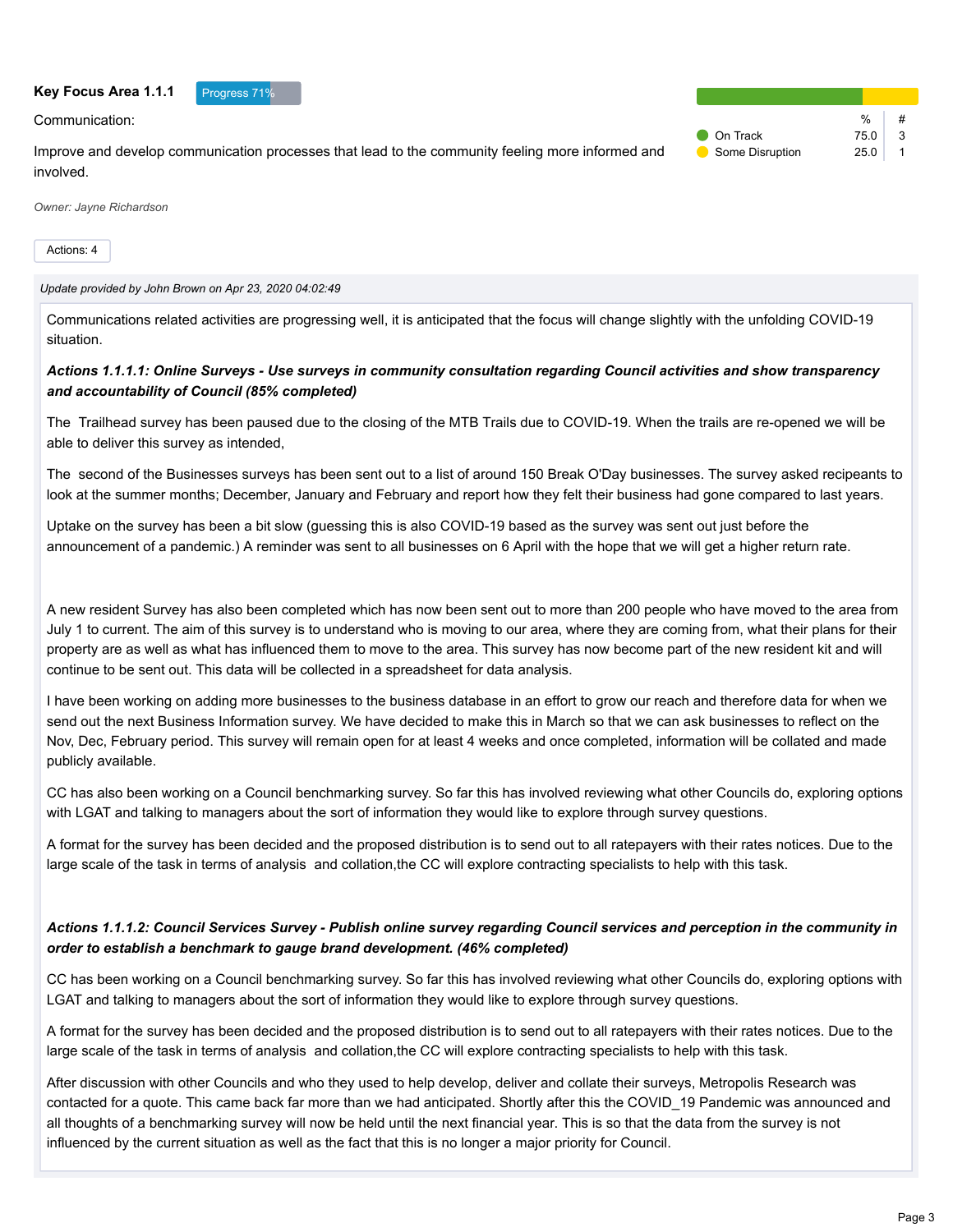# *Actions 1.1.1.3: Plain English Communication - Develop a 'Plain English' approach to Council communications in line with the new Communications Guide. (87% completed)*

Since COVID-19 the CC has used this as a timely reminder for staff to re-visit the Communication Guide, particularly the tips around tone. An additional document was also developed that reinforces the tone for Council correspondence during this crisis situation. The emphasis of this document was to portray Empathy and Reassurance to our community.

The DS team is still developing their messaging and there has been some discussions with the CC on how we can improve the Planning and Building sections on BODC website so people have a better understanding on what is required and the expectations of Council land the Tasmanian Planning Scheme.

As the benchmarking survey was going to be used to guide what information and how people would like to be engaged with, we will proceed as best as possible and move to testing our thinking based on the results of a survey rather than develop based on the results of the survey.

After a Waste Audit which revealed some mis-understanding we have been running plain english posts regarding what can and can't be recycled. We also developed a flyer to be displayed in local businesses who use bio-pak containers to display which bin these go in. This was received well by the community as well as the business community.

AS the Bushfire season approached, the Communications coordinator worked with Tas Fire to develop a campaign of plain english posts which aimed to inform the community about how to prepare for a bushfire and what to do in the event of a fire.

#### *Actions 1.1.1.4: Communication Activities - Examine opportunities to implement new communication activities or develop existing activities to increase engagement with the community and knowledge of Council activities. (66% completed)*

A community notice board will be installed in the garden bed between the Supa IGA carpark and the Surfshop. The idea is that the notice board can host community information both from Council and other community groups. It will be monitored by a Council officer.

We continue to try and grow our email databases as this remains the best way to communicate with people. Databases that we have been working on developing includes the Business Database, the Newsletter Database as well as the St Helens MTB newsletter list.

Social media remains a great way to talk to our audiences and this continues to grow both for Council and the St Helens MTB trails. The Council page we largely leave to grow organically, however we have run some targeted, paid advertising through the St Helens MTB page in order to expand our reach. This includes targeting MTB enthusiasts who were attending Crankworks in Rotarua.

We have made changes to the website to help the community find information. This includes the inclusion of a Community Events page. We have also been utilising the New page to host information, for example Bushfire updates and information from Taswater.

Key Focus Area 1.2.1 **Progress 75%** 

Events and Activities:

 $\frac{0}{c}$ **On Track 100.0 4** 

Creates a culture of volunteering and support to enable vibrant and sustainable events, activities and community groups

*Owner: Chris Hughes*

Actions: 4

*Update provided by John Brown on Apr 23, 2020 04:05:59*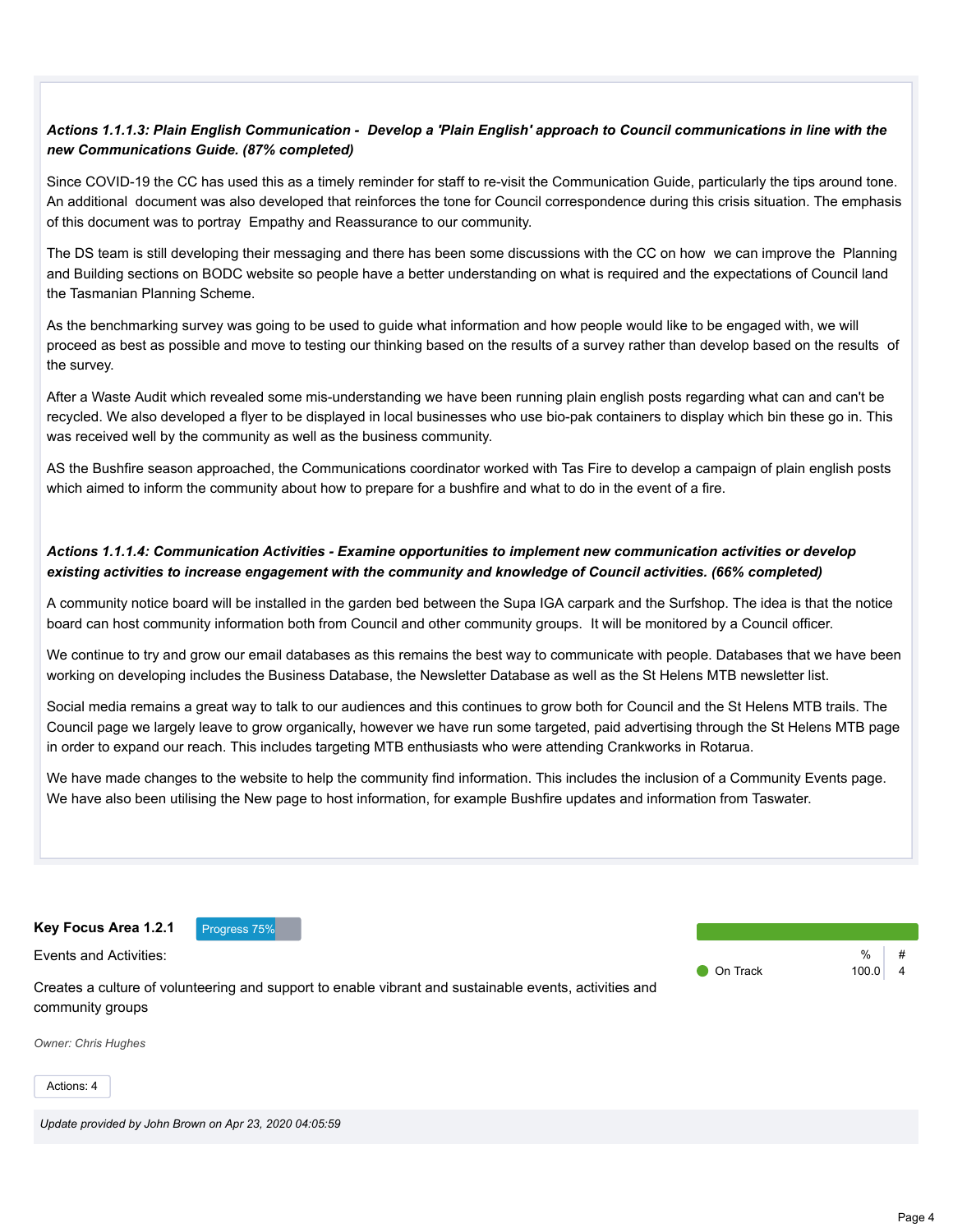Good progress has been made in this Key Focus area, unfortunately events are now being significantly impacted by the current situation. The focus is shifting to supporting community groups to reschedule events.

# *Actions 1.2.1.1: Increasing Volunteers - Work with Volunteering Tasmania to engage with our community to increase our volunteer pool. (75% completed)*

Volunteer pool has increased by 12 to work with Council staff in relation to emergency preparedness. Volunteering Tasmania have advised that they have a pool of volunteers that can be called on to work in Evacuation Centres if required

Training to be organised for those people who have volunteered to assist in emergency preparedness in consultation with Volunteering Tasmania

A number of volunteers were utilised during the Fingal/Mangana fires - training was provided on site as required. An outcome from this event is that we now have approximately 10 additional volunteers who can be called upon if another incident occurs throughout our municipality if volunteers are required.

#### *Actions 1.2.1.2: Event Capacity Building - Build the capacity of the community to conduct events. (75% completed)*

Two new events on our calendar organised by outside groups - as part of the event organisation they are utilising community members to assist as well as give experience in relation to the running of events.

With the opening of the new mountain bike trails Council staff worked with two volunteer organisations to assist them with planning and running their events over the opening weekend. One group will continue to work with their members who are all volunteers and Council to run events around the mountain bike trails.

We had a successful event period for the month of January and February with a number of annual events being held including a new event for March, 2020. Unfortunately with the onset of Covid 19 all events were cancelled. The Dragon Trail event scheduled for March, 2020 has been rescheduled for 2021.

# *Actions 1.2.1.3: Community Event Support - Liaise with local organisations to facilitate community events which are held throughout the year with a focus on encouraging sustainability of these events. (75% completed)*

Council continues to support and work with community event organisers by stepping them through the appropriate permit process and ensuring that they are aware of the risks and they mitigate against them in their planning.

Planning has continued with local community groups for the upcoming event season - processes (developing a spreadsheet of responsibilities) is being developed and shared with organising committees around traffic management and the requirements to obtain the permitted approvals.

All planning had been undertaken and completed for events scheduled through to June, 2020 but unfortunately with the onset of Covid 19, these events have either been scheduled for cancelled. Council staff will continue to work with community groups to ensure that there events still continue once we work through this period of social distancing and see whether any can be run towards the end of 2020

# *Actions 1.2.1.4: Event Attraction - Build connections with external event holders to encourage them to host events in our municipality resulting in one (1) new event. (76% completed)*

Worked with representatives of Black Dog for a new community event at Fingal - currently planning stages. Continue to work with Louise Foulkes re Dragon Trail MTB event to be held in early 2020 - the relationship built with Louise Foulkes with the past event XPD and this new event has cemented good relationship for future events for our municipality with her company. Other new events for this financial year are – Launceston Church Grammar School Rowing Camp - utilising the Stadium as well, The Australasian Rogaining Championships, Cicrum Tasmania Challenge (Aeroplanes) and AOC2020 - Australian Orienteering Championships. A few of the organisers of these events, Council staff have worked with previously, hence the return our municipality.

Continue to working with external and community organisers for events - this time last year we were assisting 7 organisations to run events, this year we have 34 in the planning stages

Unfortunately with the onset of Covid 19 and new social distancing rules, this will impact on future events for the 2020 season - Council staff are connecting with events organisers that cancelled events to support them in future planning.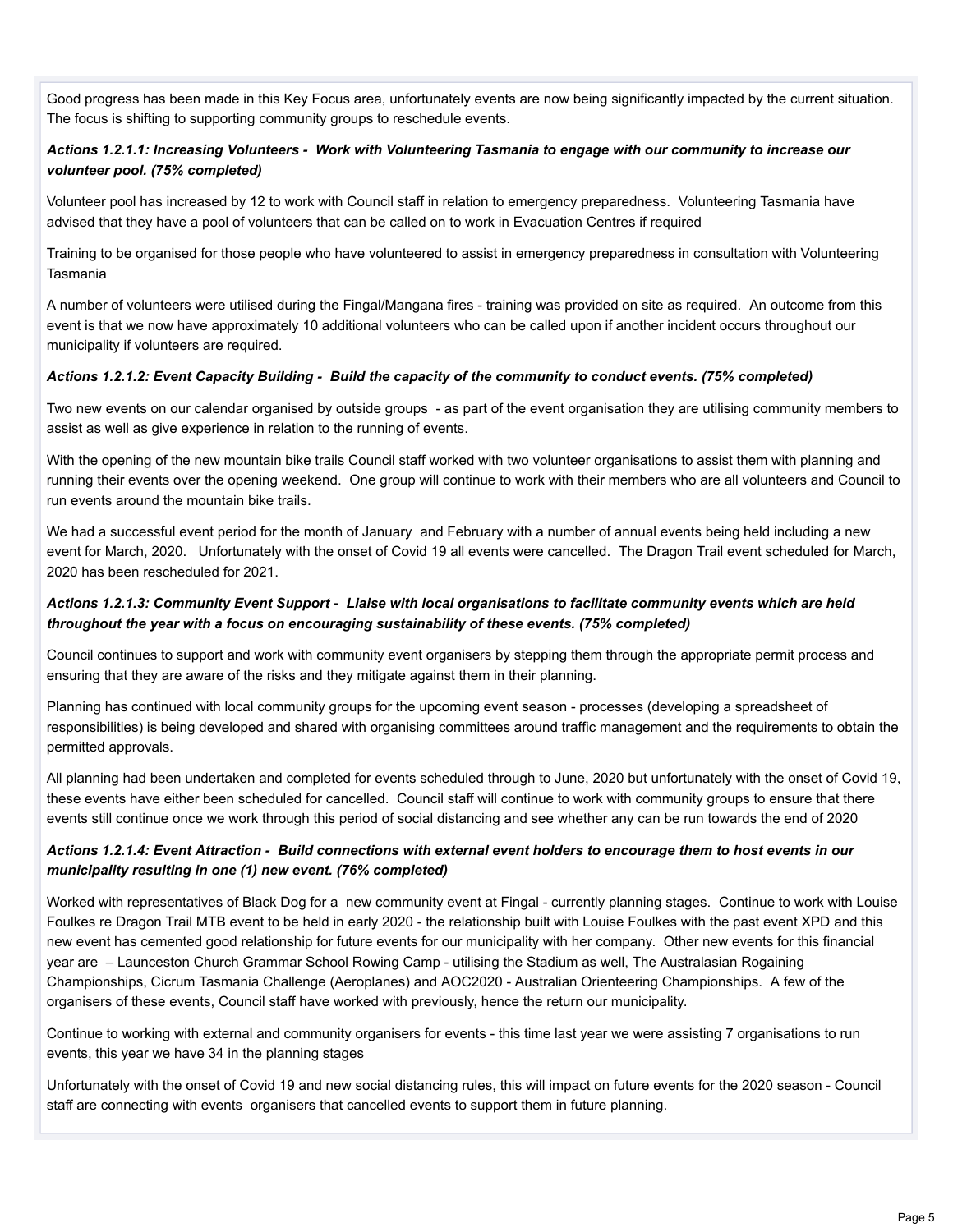#### **Key Focus Area 1.3.1 n** Progress 73%



Community and Council Collaboration:

Work within a community engagement framework which defines the relationship between the community and Council in decision making and project delivery.

| $\frac{0}{0}$ | #              |
|---------------|----------------|
|               | 2              |
|               | $\overline{2}$ |
|               | 50.0<br>50.0   |

*Owner: Chris Hughes*

 $\mathcal{L}_\text{max}$  , where  $\mathcal{L}_\text{max}$ 

Actions: 4

*Update provided by John Brown on Apr 23, 2020 04:08:19*

Community engagement activities have been progressing well though we will now be shifting to more traditional and online approaches to engage the community in projects.

# *Actions 1.3.1.1: Community Engagement Framework - Complete the development of a Community Engagement Framework for consideration and adoption by Council. (82% completed)*

The document has been reviewed and will now go to Council for approval before being made available to the community in draft from so they can offer their feedback.

Receiving Community feedback on this document is instrumental to ensure that we have community buy-in, without this the document will not work.

The draft of this document has been completed. Before it goes to Council, the General Manager would like to test it within a Social licence framework with a specialist in the field.

#### *Actions 1.3.1.2: Framework Integration - Commence the implementation of the Community Engagement Framework in Council activities. (60% completed)*

Draft document developed, awaiting new Local Government Legislation as to whether any changes need to be made

Community Engagement Procedure and Community Engagement Framework has been completed in draft form for review by relevant officers and currently being reviewed

This is currently on hold whilst Local Government review is being undertaken

# *Actions 1.3.1.3: Local Township Plans - Work with the community to ensure the identified activities in the Township Plans are addressed. (75% completed)*

Scamander drop in session held to develop Scamander Township Plan.

St Helens Town Ship community consultation sessions has been broken into three reports - Marine Strategy, general township issues and parking and traffic - to be work shopped with Council in 2020

Scamander and St Helens Township Plans have been completed - Scamander Township Plan has been adopted by Council, St Helens Township Plan awaiting adoption by Council

#### *Actions 1.3.1.4: Arts & Cultural Strategy - Review the Strategy to reflect changes in community group activity levels. (75% completed)*

Continue to work with the new Bay of Fires Arts Committee to develop an event in line with the Art & Cultural Strategy and provide guidance in relation to future events - look at what worked and build on those experiences.

Due to Covid 19 the Bay of Fires Committee has made the decision to cancel this event for 2020. Council staff will continue to work with the committee to ensure that their event continues to be sustainable and in line with the Art & Cultural Strategy by working with the executive committee whilst they continue to rebuild their event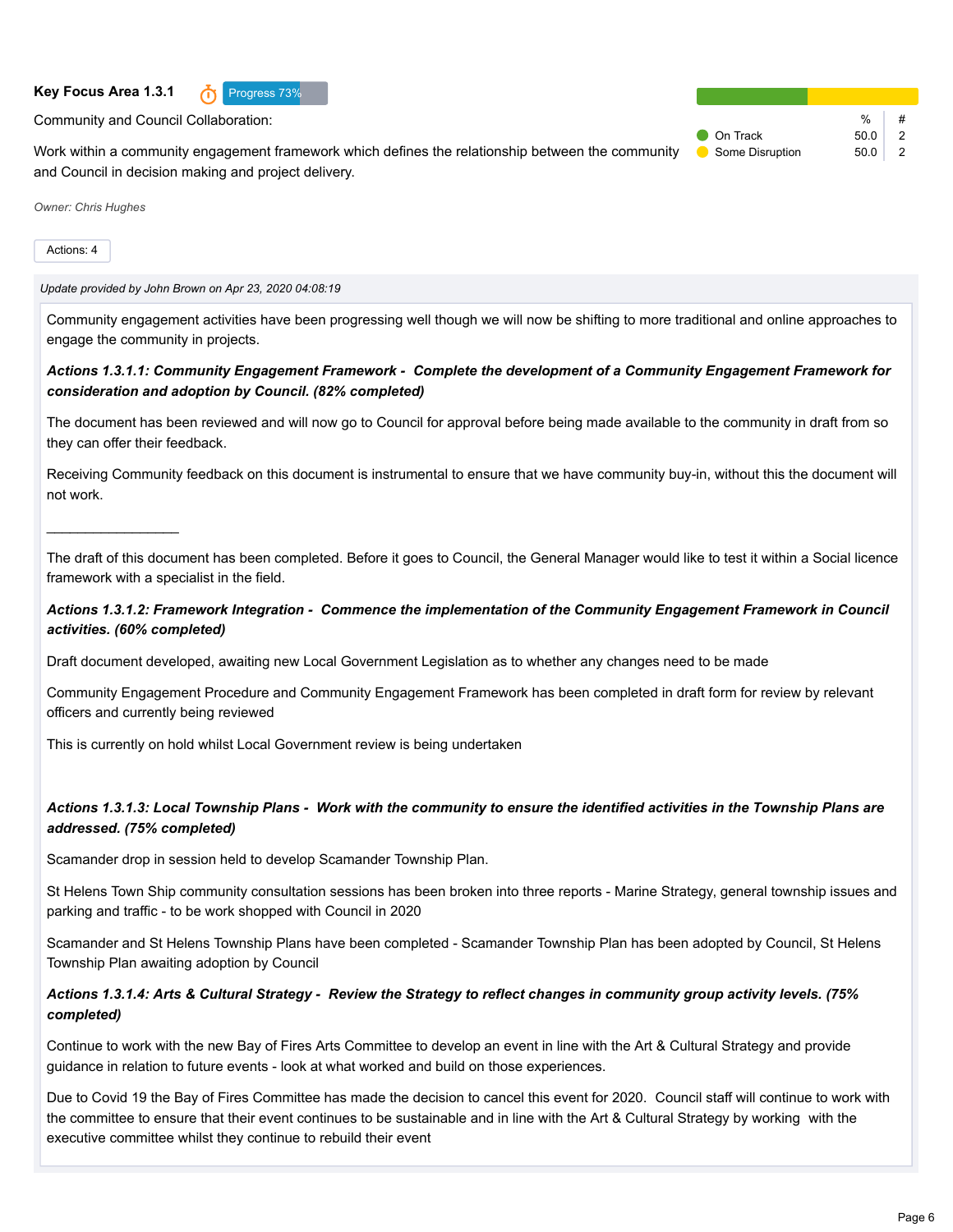#### **Key Focus Area 2.1.1 Progress 66%**



Opportunities:

Prepare and maintain an economic prospectus which details opportunities; infrastructure and land availability; and local resources.

|                   | %     | # |
|-------------------|-------|---|
| <b>O</b> On Track | 33.33 | 3 |
| Some Disruption   | 55.56 | 5 |
| Completed         | 11.11 |   |

*Owner: John Brown*

Actions: 9

*Update provided by John Brown on Apr 23, 2020 04:17:45*

Progress with activity in this area has been variable with activities relating to population growth and housing requiring an increased focus which is being disrupted by broader events beyond our control.

#### *Actions 2.1.1.1: Economic Prospectus - Promote availability of economic prospectus and update to maintain relevance. (75% completed)*

Prospectus is in final draft. A mini prospectus around the MTB was proposed so it was decided probably best to wait till after the MTB opening o complete the Economic Prospectus so as to include the MTB trails etc.

# *Actions 2.1.1.2: Irrigation Projects - Support the investigations by Tas Irrigation of infrastructure servicing the eastern end of the Fingal Valley. (75% completed)*

There has been no further developments from Tas Irrigation. Will continue to monitor developments/activities to ensure any opportunity is captured.

# *Actions 2.1.1.3: Agriculture Opportunities - Research and examine potential opportunities to develop agriculture and horticulture within the Break O'Day Council area with particular focus on the Fingal Valley. (50% completed)*

Investigating the opportunity for a Biochar facility in the Fingal valley. Currently working with a proponent who is canvassing the farming community to determine if there is sufficient market to make a facility viable.

Have met with some local growers and farmers in an attempt to flush out any opportunities. Little gained other than water is the main concern/impediment to expansion or new agricultural developments. Worked with a farmer at Evercreech with expansion/diversification into free range chickens, eggs, pork and future visitor accommodation.

# *Actions 2.1.1.4: MTB Business Tool Kit - Develop a 'Mini Prospectus' or Business Tool Kit to address business interest arising from the MTB Project. (100% completed)*

As part of the MTB project, we designed an Industry Tool Kit in conjunction with Kingthing Marketing which was presented to businesses at a Business Information Session. The tool kit outlined in simple terms how businesses could align with the MTB brand.

We plan to develop a mini prospectus in the coming months once the trails open.

# *Actions 2.1.1.5: Population Strategy - Participate in regional approach to addressing the population decline of the Break O'Day area. (75% completed)*

The NTDC Population Attraction Program has commenced and Council officers have been providing the required information on the BODC area to the NTDC Project Officer. The developed information forms part of an overall State Government website and provide the regional and Local Government area (LGA) focus. The initial meeting of the NTDC Population Group took place on 27/11/19 with the discussion focussing on potential projects which could be undertaken. Presentation from NTDC to Council on 24/2/2020 provided an update on the program progress which Council continues to participate in. The General Manager saw a presentation in September from Dr Lisa Denny, Institute for the Study of Social Change at UTas, which focussed on Tasmanian population trends from a LGA perspective which showed that Break O'Day was classified as being in a population decline. Further work and understanding in this area is of interest and will be pursued with Dr Denny.

*Actions 2.1.1.6: Growing the Population - Review the Break O'Day Economic Development Strategy and develop an approach for consideration by Council and subsequent implementation. (33% completed)*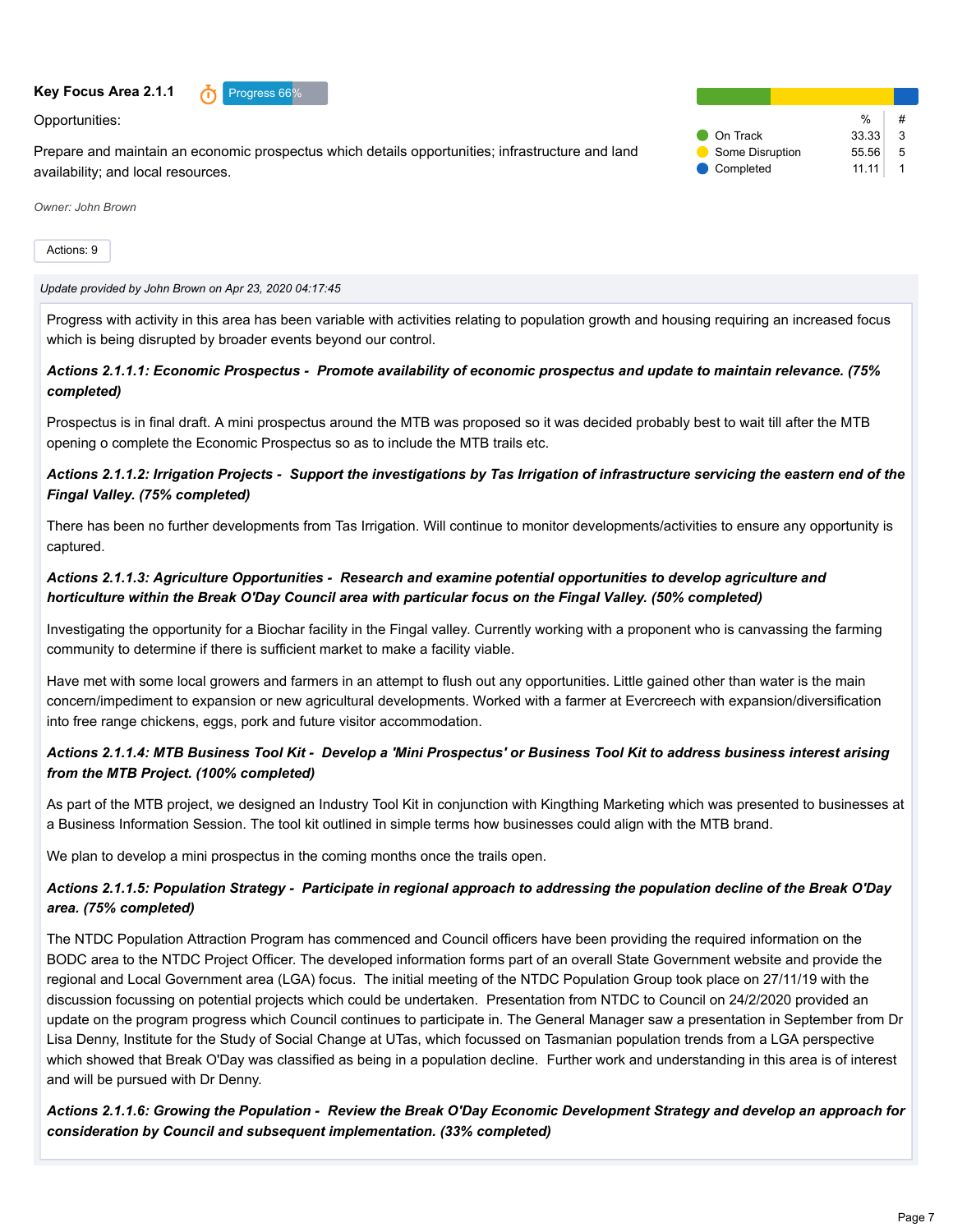BODC is participating in the Population Attraction project being delivered by Northern Tasmania Development Corporation. Broader investigations on actions need to be undertaken and working with the Institute for the Study of Social Change is worthwhile pursuing.

# *Actions 2.1.1.7: Aged Housing - Investigate the demand for Independent Living Units and explore the possibility of attracting a development(s) to the area. (33% completed)*

Some initial discussions through Department of Communities Tasmania on local opportunities as part of the balance of the Annie Street site. Progress in this area may be assisted by outcomes of Action 2.1.1.9.

# *Actions 2.1.1.8: Public Housing - Lobby the State Government and housing providers to build new public housing to replace the houses which have been sold to private buyers. (75% completed)*

Council partnered with CatholicCare in the submission of an Expression of Interest to the State Government's Regional Affordable Housing Supply program which has been successful in securing funding to build units on a block of land owned by Council at Scamander. Due to significant opposition from local residents, the project will not be proceeding in Oberon Place through joint agreement between Council and Centacare. Centacare are looking for alternative sites to undertake the project.

# *Actions 2.1.1.9: Housing - Review and report to Council on how Council might encourage new housing to be made available for the private rental market. (75% completed)*

Assessing the State Government Private Rental Incentives Program and the recently released Federal home owners scheme as to how Council can add incentives to these to encourage investment in new housing in BOD. Draft report ready for Council's consideration though current Covid-19 situation may impact activity.

# **Key Focus Area 2.1.2 n** Progress 62%

Tourism:

Broadening, lengthening and improving the visitor experience through development of attractions and activities; promotion and signage; and great customer service.

*Owner: John Brown*

Actions: 8

#### *Update provided by John Brown on Apr 23, 2020 04:32:12*

Generally this area is on track with the exception of the review of visitor information provision. This activity is largely driven by the priorities of ECRTO and is substantially outside our control.

# *Actions 2.1.2.1: Visitor Information Provision - Work with East Coast Tourism to strategically review the provision of visitor information services on the East Coast. (50% completed)*

After receiving feedback about the lack of signage indicating dangerous surf at Swimcart beach, the CC worked with the PWS regional manager to review and install more signage.

One of the main focus areas for signage is in the Bay of Fires. PWS have developed and will be implementing a survey which we have asked to include a question around signage so we can get some definitive information in this space. Once we receive this information we will have qualitative data that we can then use to form a strategic approach to signage in the area.

We have been discussing this with ECRTO and have been awaiting their input.

With a scheduled closer look at the visitor information centres and supply of information underway, we will wait for ECRTO to have all information in hand before pursuing further.

% #

On Track 75.0 6 **Some Disruption** 25.0 2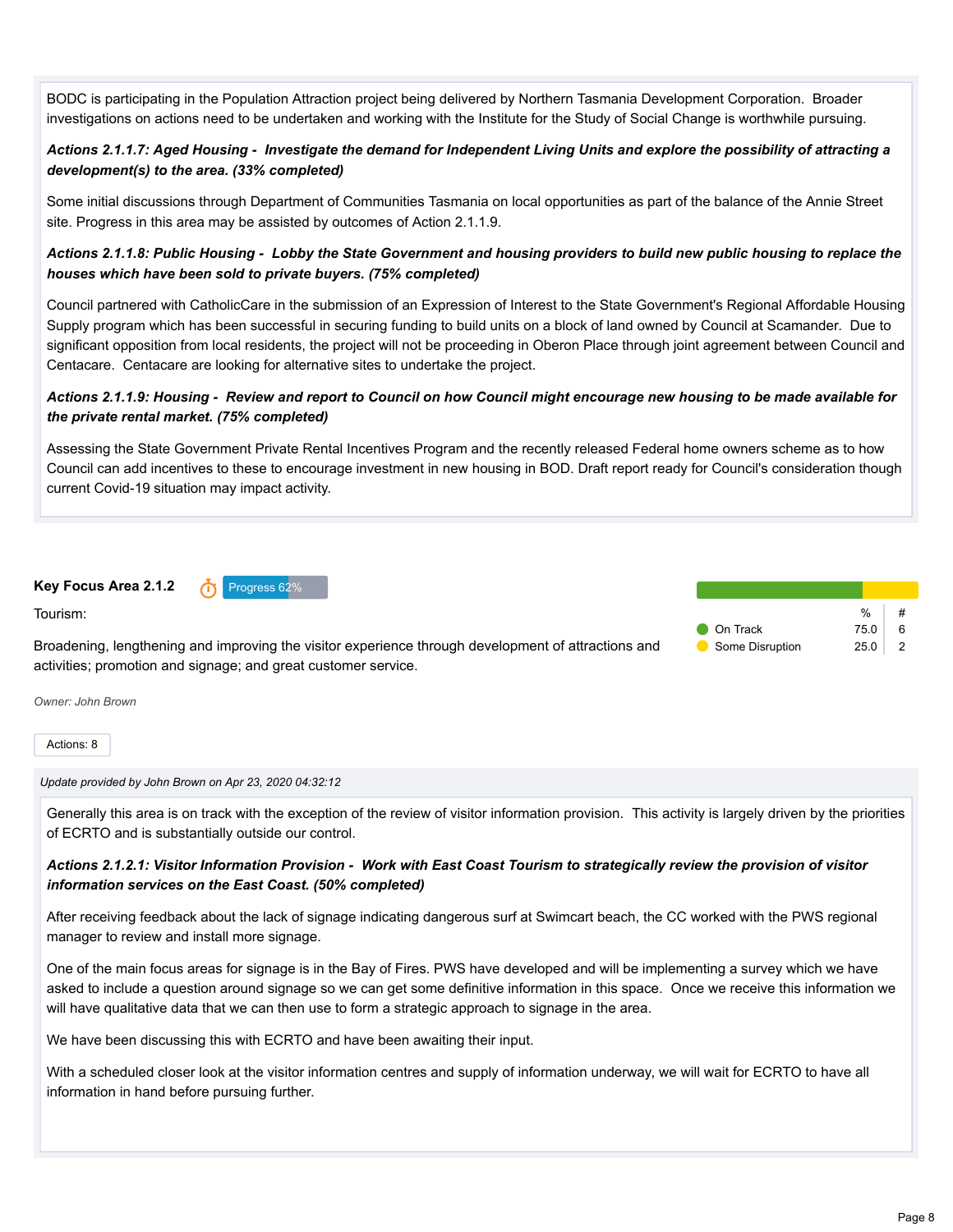# *Actions 2.1.2.2: Bay of Fires Master Plan - Liaise with the State Government and other stakeholders to develop a Master Plan for the Bay of Fires area. (75% completed)*

Letter sent to Premier and Minister for Parks regarding formulation of Plan on 16 August 2019. Arranging conversation with PWS when Regional Manager returns to work

Preliminary discussions have been beheld PWS Regional Manager - follow up discussions are to be held early in 2020 as to process and what can be built on what has already been developed.

Included in the submission to the Tasmanian Government Budget consultation process

Council staff are working on a draft Bay of Fires Master Plan so that when funding is provided, this project will be ready to go out for expressions of interest

# *Actions 2.1.2.3: Visitor Information Sites - Review Tourism signage at 'mushrooms' and design new information with updated images where required. (10% completed)*

CC has identified Visitor information sites that need to be reviewed. A report will then be prepared and submitted to Council for their consideration.

# *Actions 2.1.2.4: Fingal Valley Tourism - Support Fingal Valley community groups to undertake tourism activities and projects. (75% completed)*

Updated the Let's talk about Fingal Valley Gateway to the East Coast brochure with the tourism group in readiness for printing. Working through projects identified within the DAP plan - upgrade of walks - Drought funding program has assisted in this - walking trails to be promoted once all upgrades of walks have been completed, eg. St Patricks Head and Grey Mares Walk

An event was held in Fingal prior to the social distancing laws being introduced which attracted a number of new people to the Fingal area which had been impacted by fires during January, 2020. Council staff are working with an external event provider for an event to be held in Fingal in 2021. There has been no feeting of the tourism group due to Covid 19.

# *Actions 2.1.2.5: St Helens Destination Action Plan - Support the business community to finalise and implement a Destination Action Plan (DAP) for St Helens. (75% completed)*

In light of COVID-19, all DAP activities and meetings have been stalled.

DAP activities are progressing well with the three focus areas. The group has agreed to be more pro-active this year in terms of biting off a few bigger projects now we have found our feet. There are also talks of looking and examining funding opportunities.

This continues to progress with the DAP group undertaking and progressing priorities in the document including; The Break O'Day Wast Warrior activities, the development of a new St Helens Map and gathering information on how the group can assist the Bay of Fires Winter Arts Festival committee to develop their event.

# *Actions 2.1.2.6: Break O'Day Visitor APP - Examine the validity and develop business case for funding of an APP. (99% completed)*

Report has been to Council and the Officers recommendation was accepted. The recommendation was not to pursue a visitor App for the Break O'Day area. The following is the conclusion from the report.

"The cost to develop and maintain an app can be an ongoing financial drain. As a Local Government agency we must consider whether the cost is worth the value the App would bring to our community and area. In the case of a Break O'Day focussed App, I do not think that there is enough value to justify this cost.

As established in this report, there are already many very successful apps already operating in this space that we could never compete with considering some of these Apps have millions of downloads and high customer ratings. They are also well promoted and in some cases already embedded in smart devices and the vernacular of travellers.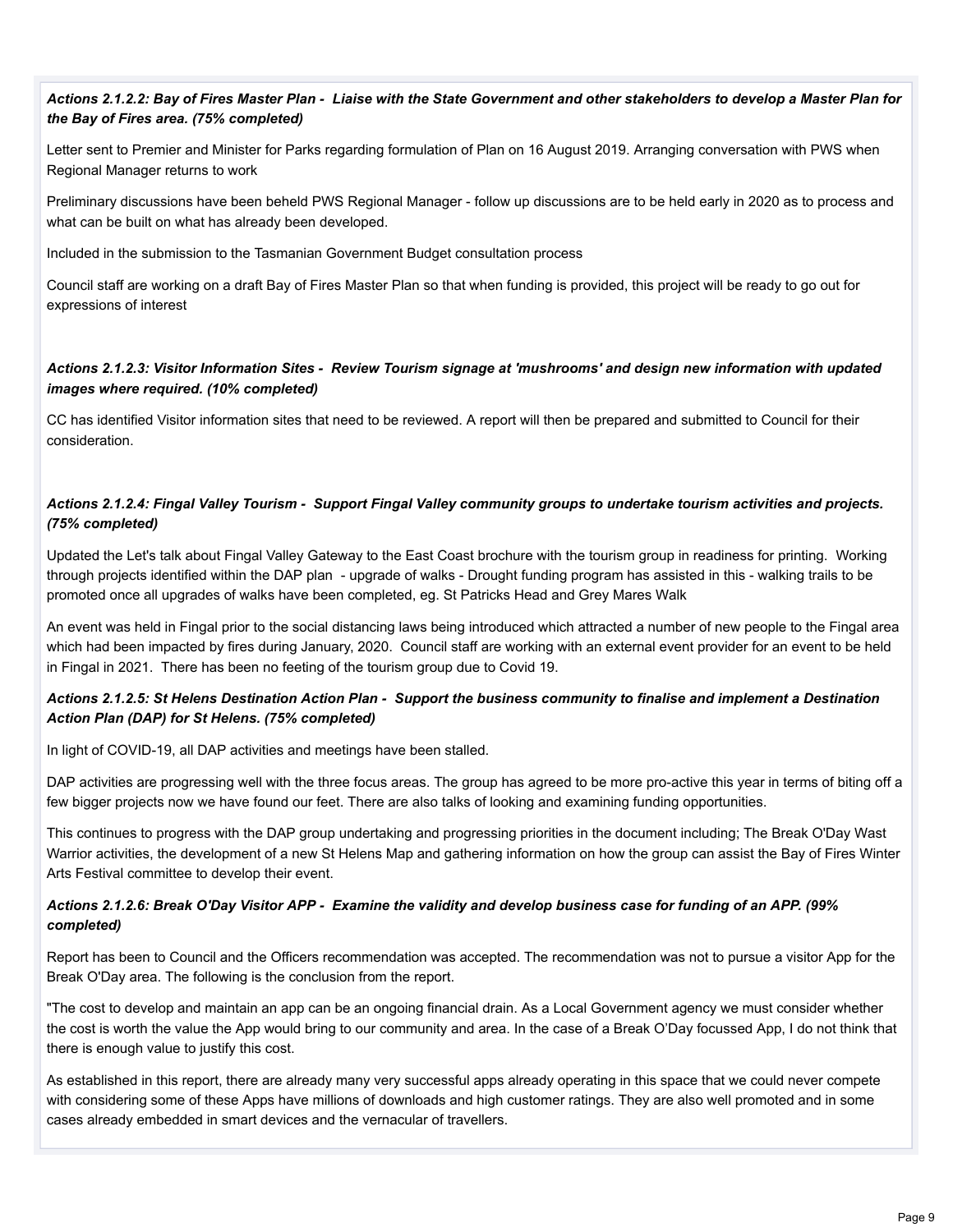The travel industry is a highly competitive market where research has shown that there is an increase in people using their smart devices for planning and researching travel but they are doing this in decreasing amounts of time. This means that the window for reaching potential customers and 'cutting through' digital clutter is getting harder and harder.

The biggest obstacle with Apps is getting people to download them and this I believe is the biggest challenge our App would face. As mentioned in the report, visitors do not come to see Break O'Day, they come to St Helens, the Bay of Fires etc so the idea of the App itself is already at odds with travel habits.

Research has also shown that people have made a lot of their travel plans before they even reach a destination. This means that by the time some visitors have gotten here they have already made a lot of their decisions around where they are staying and what they are going to do.

In my opinion, an App of this sort for our area does not offer enough benefit to pursue further."

Report has been drafted and sent to the General Manager for review

 $\mathcal{L}_\text{max}$  , where  $\mathcal{L}_\text{max}$  is the set of the set of the set of the set of the set of the set of the set of the set of the set of the set of the set of the set of the set of the set of the set of the set of the se

 $\mathcal{L}_\text{max}$  , where  $\mathcal{L}_\text{max}$  and  $\mathcal{L}_\text{max}$ 

#### *Actions 2.1.2.7: Tourism Reliance - Develop a greater community understanding of the importance of Tourism to the local economy. (36% completed)*

We had scheduled our first business info session for 2020 which will be held at Tidal Waters on March 19. In this session we will discuss how the trials are impacting visitation in the area by presenting some of our Trail Counter data.

The information gathered through the Business survey will also help us illustrate to our community the importance of tourism on our area.

We plan on continuing to run business information sessions regarding the MTB trails and use this opportunities to help our business community leverage of tourism opportunities.

The business information sessions we have been running as part of the MTB opening has been really useful in illustrating to our community the importance of our reliance on tourism as a region. The business survey developed as part of the MTB data collection plan will also be useful in illustrating this reliance.

# *Actions 2.1.2.8: T21 Review - Participate in the Review of the T21 Strategy being undertaken by the State Government. (75% completed)*

Tourism Tasmania have commenced the consultation phase of this project. The General Manager and a number of Councillors participated in the workshop conducted in St Helens on 17/10/19 which was in the early stages of the process. Council will continue to engage in the process.

**Key Focus Area 2.2.1** Progress 69%

Employment:

 $\frac{0}{6}$ **O** On Track 100.0 4

Create a variety of jobs that will reduce the seasonality of the local economy and provide ample opportunities for youth to remain in the area.

*Owner: John Brown*

Actions: 4

*Update provided by John Brown on Apr 23, 2020 04:38:43*

Generally satisfactory progress with most being ongoing activities. Business opportunity development and facilitation is struggling in the current environment.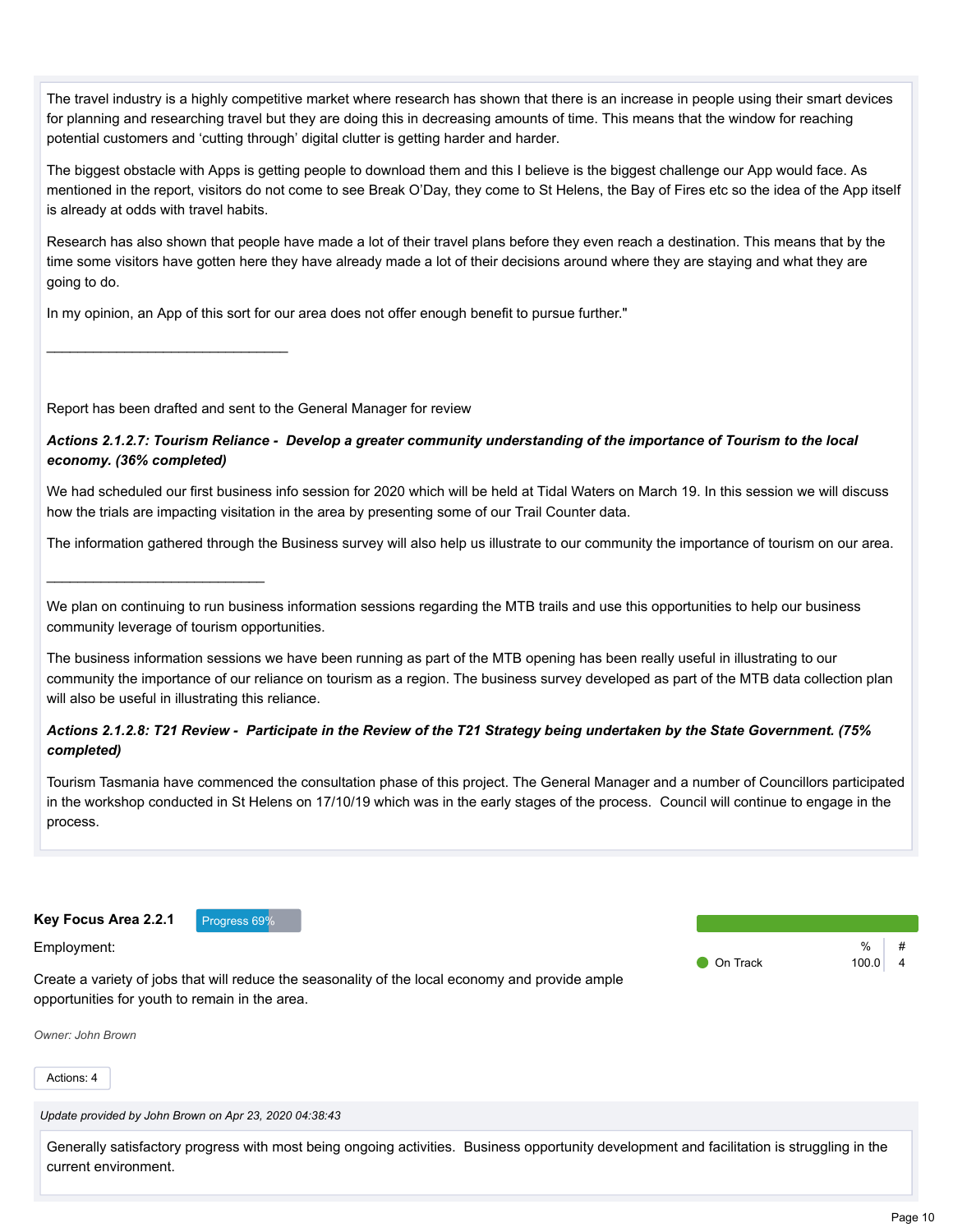# *Actions 2.2.1.1: Economic Development Assistance - Provide direct support for new and existing businesses wishing to establish or expand activities. (75% completed)*

Ongoing work occurs assisting new businesses to navigate Council approval processes, work closely with the BEC on service delivery. Preparing a proposal for Council on signage including a business location map for the Industrial Estate.

# *Actions 2.2.1.2: Business Enterprise Centre (BEC) - Support the activities of the BEC with a focus on business start ups and expansion of existing businesses. (75% completed)*

Supported the BEC through the recent Grant funding process to continue operations. Meet weekly with BEC discussing new business enquiries and other activity in the business community. Assist the BEC with business activity that relates to Council requirements particularly with respect to the planning scheme. Currently working with the BEC and 4 small businesses on Planning and other State/ Council regulations.

# *Actions 2.2.1.3: Business Opportunities - Research and examine business opportunities that could create jobs in Break O'Day. (50% completed)*

Preliminary investigations are under way into a biochar facility in BOD. This has potential to be incorporated in a waste to energy facility.

# *Actions 2.2.1.4: Business Community Leadership - Support the development of strong leadership in the community to facilitate overall development and growth. (75% completed)*

Working closely with the Chamber of Commerce to encourage new and existing businesses to become more involved in Chamber activities. The strategy is to change the culture around the Chamber to make it more relevant and useful to businesses. A step towards this is a name change to Business Break O'Day designed to remove old stigma and attract a younger business group. MTB related business community information sessions has assisted in developing leadership within the business community.

#### **Key Focus Area 2.3.1**

Brand Development:

Undertake and identify opportunities to develop a positive brand for Break O'Day Council and the area.

*Owner: Jayne Richardson*

*Update provided by John Brown on Apr 23, 2020 04:46:49* No specific actions during the 2019-20 year

Key Focus Area 2.4.1 Progress 75%

Support:

Integrate and simplify processes and services to facilitate the development and growth of businesses.

*Owner: David Jolly*

Actions: 1

*Update provided by John Brown on Apr 23, 2020 04:47:08*

*Actions 2.4.1.1: I-Plan - Participate with the State Government I-PLAN technology to enable online development query and online submission of development applications. Result, simplified Council processes and integration with I-PLAN. (75% completed)*

 $0/2$ 

**On Track 100.0 1**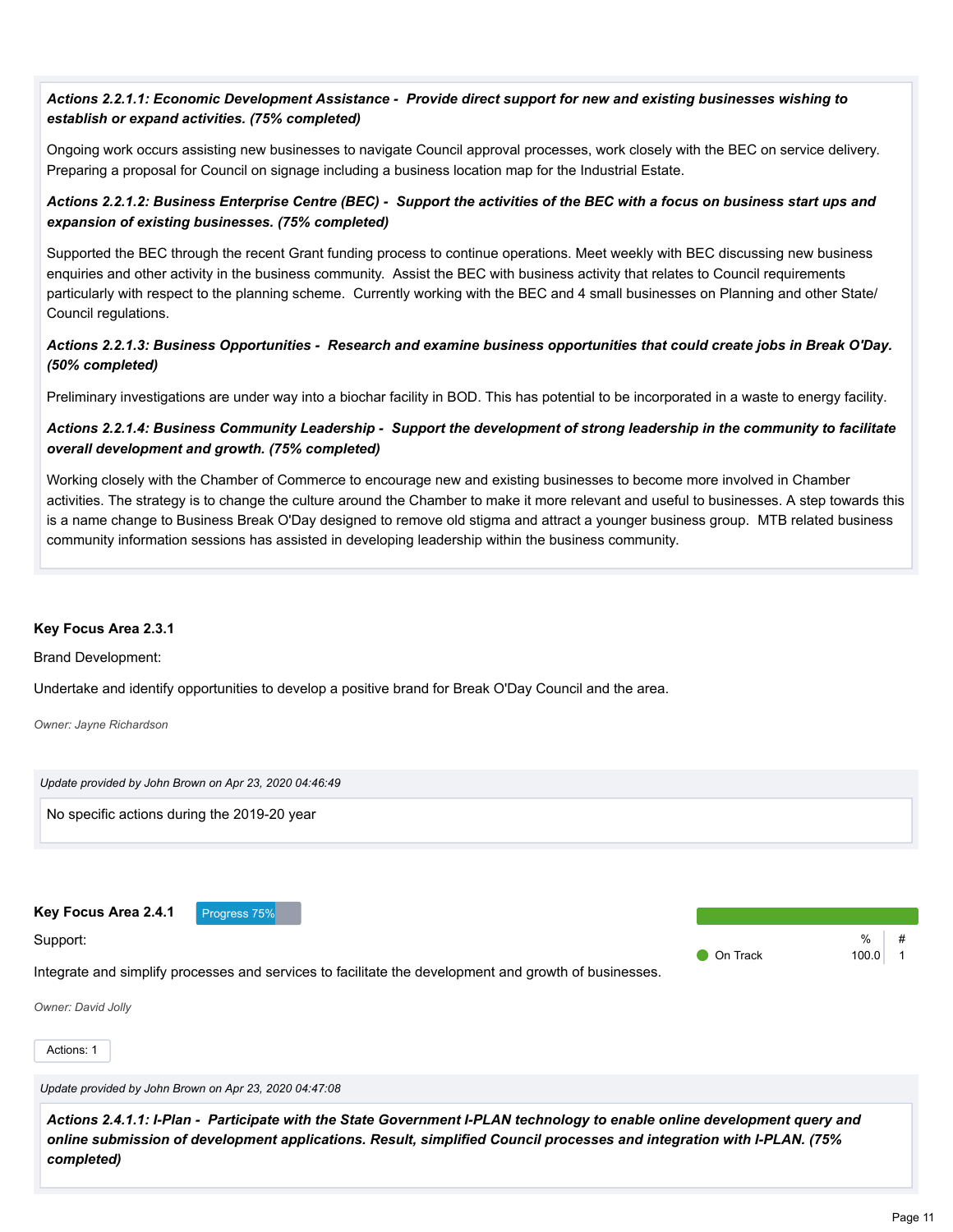Iplan is currently with the State Government pending the release of the development application module. Timing is in the hands of the state Government however once completed residents will be able to lodge DA's on-line via the web portal.

Council officers continue to support the government initiative.

Key Focus Area 2.4.1  $\triangleright$  KPI

# **Number of Building Applications Approved**



Number of Building Applications Approved

BODC Total number of building applications by month and financial year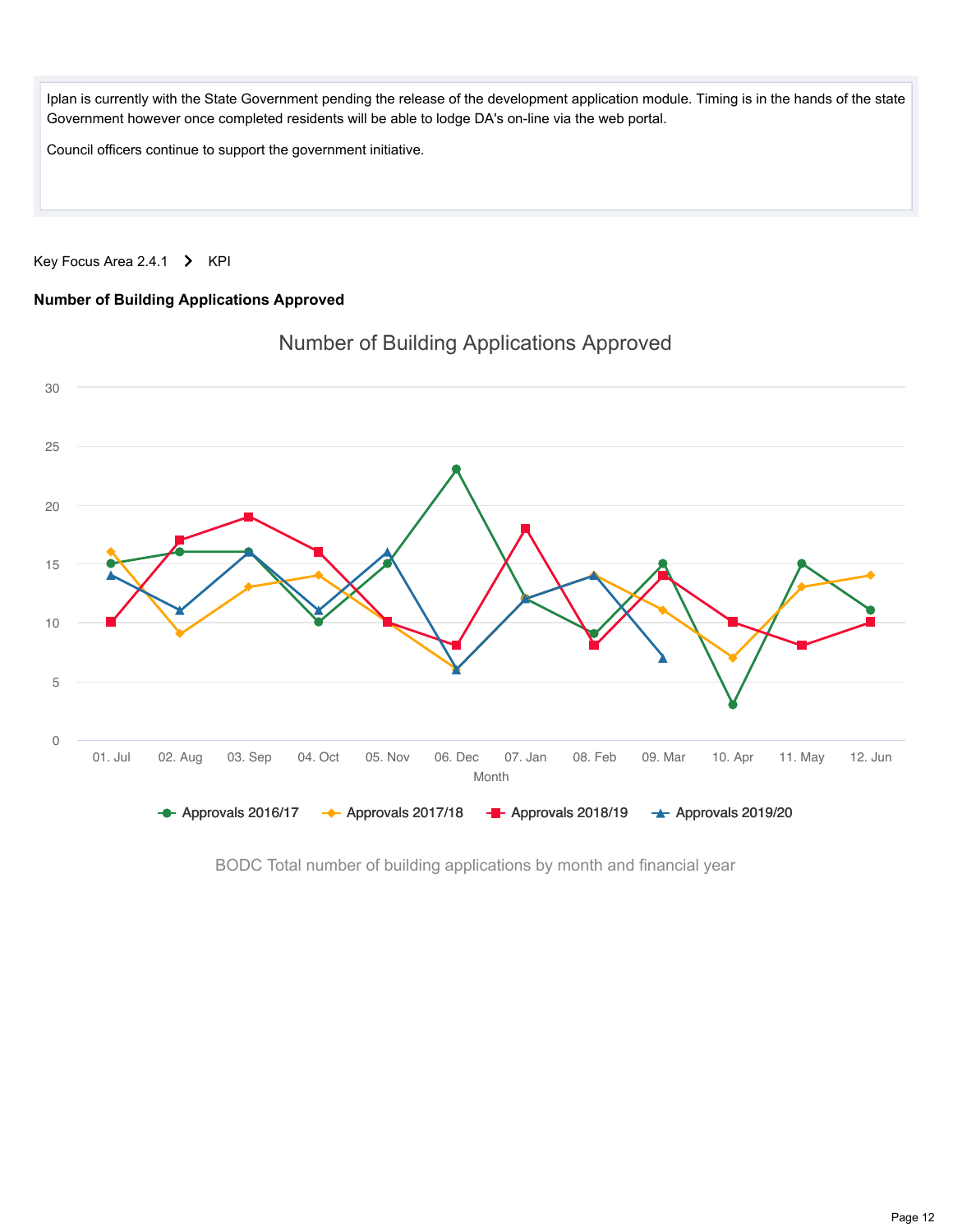#### **Cumulative Value of Building Approvals**



Cumulative Value of Building Approvals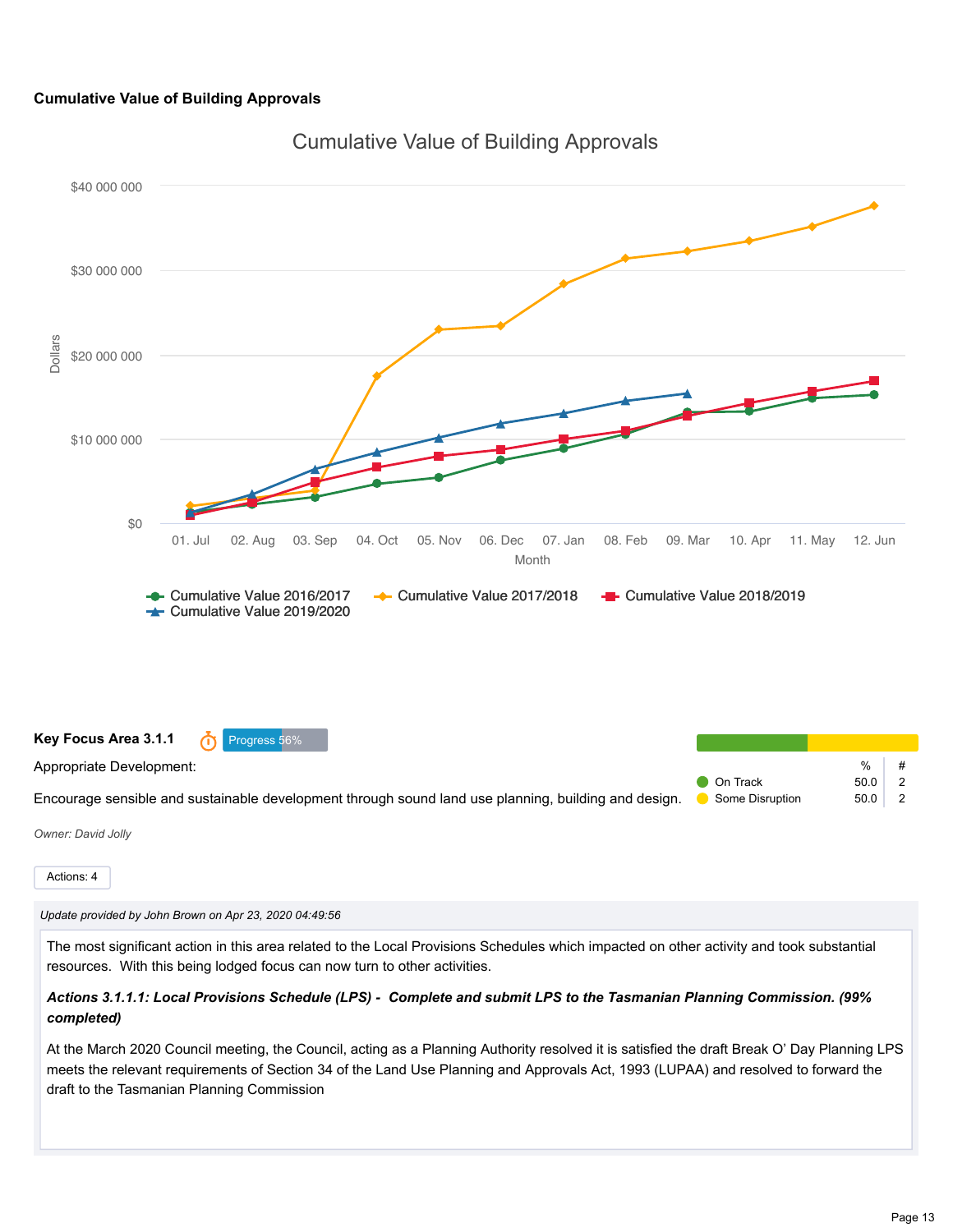|            | Actions 3.1.1.2: Tree Guide - Develop a guide for the municipality to inform street tree establishment and management. (30% |  |
|------------|-----------------------------------------------------------------------------------------------------------------------------|--|
| completed) |                                                                                                                             |  |

Work to develop as guideline criteria for street trees in towns and integrate with Tree Management Policy started but paused for other priorities.

*Actions 3.1.1.3: Communication - Increase communication with local real estate agents to build understanding of the critical changes in land use planning. (75% completed)*

Council officers engage in ongoing dialogue with local business including real estate agents, developers and landowners on land use planning matters.

Community Drop-in information sessions were also held at St Marys and St Helens in early October 2019 in relation to devloping a Land Use Planning Schedule for the municipality.

Councils Draft LPS was submitted to the Tasmanian Planning Commission in March 2020. The LPS will be advertised for public comment/ submission in due course that will enable land owners and real estate agents to both build their understanding of the critical changes in land use planning and to make appropriate submissions to the government.

# *Actions 3.1.1.4: Industrial Land - Develop land use strategy to address immediate and longer term industrial land requirements in the St Helens area. (20% completed)*

Some delay has occurred due to resources being diverted to the development of the Draft Break O'Day Land Use Planning Schedule (LPS).

Lodgement of the Draft LPS in March 2020 to the Tasmanian Planning Commission has enable resources to be freed to address this action.



Enjoying our Environment:

Provide opportunities to access and learn more about our environment and the ways it can be enjoyed in a sustainable manner.

 $\frac{1}{2}$ **O** On Track 100.0 3

*Owner: Polly Buchhorn*

Actions: 3

*Update provided by John Brown on Apr 23, 2020 04:53:49*

Progress on these activities continue to show positive outcomes, particularly around the areas of waste management and reduction in which the community is becoming increasingly engaged.

#### *Actions 3.2.1.1: Community Activation - Produce and provide information, publications and resources on natural resource management and support activities that foster a positive relationship with the environment. (90% completed)*

Landholders and groups continue to be supported by servicing environment and resource management inquiries, for example community support as waterways suffered in drought. Holiday makers and residents engaged in Discovery Ranger activities (Council partnering with PWS program) over January 2020. Successful promotion of community action as waterways suffer from drought.

*Actions 3.2.1.2: Recognition Program - Recognise significant contributions to the environment and natural resource management with targeted awards, grant programs or events. (75% completed)*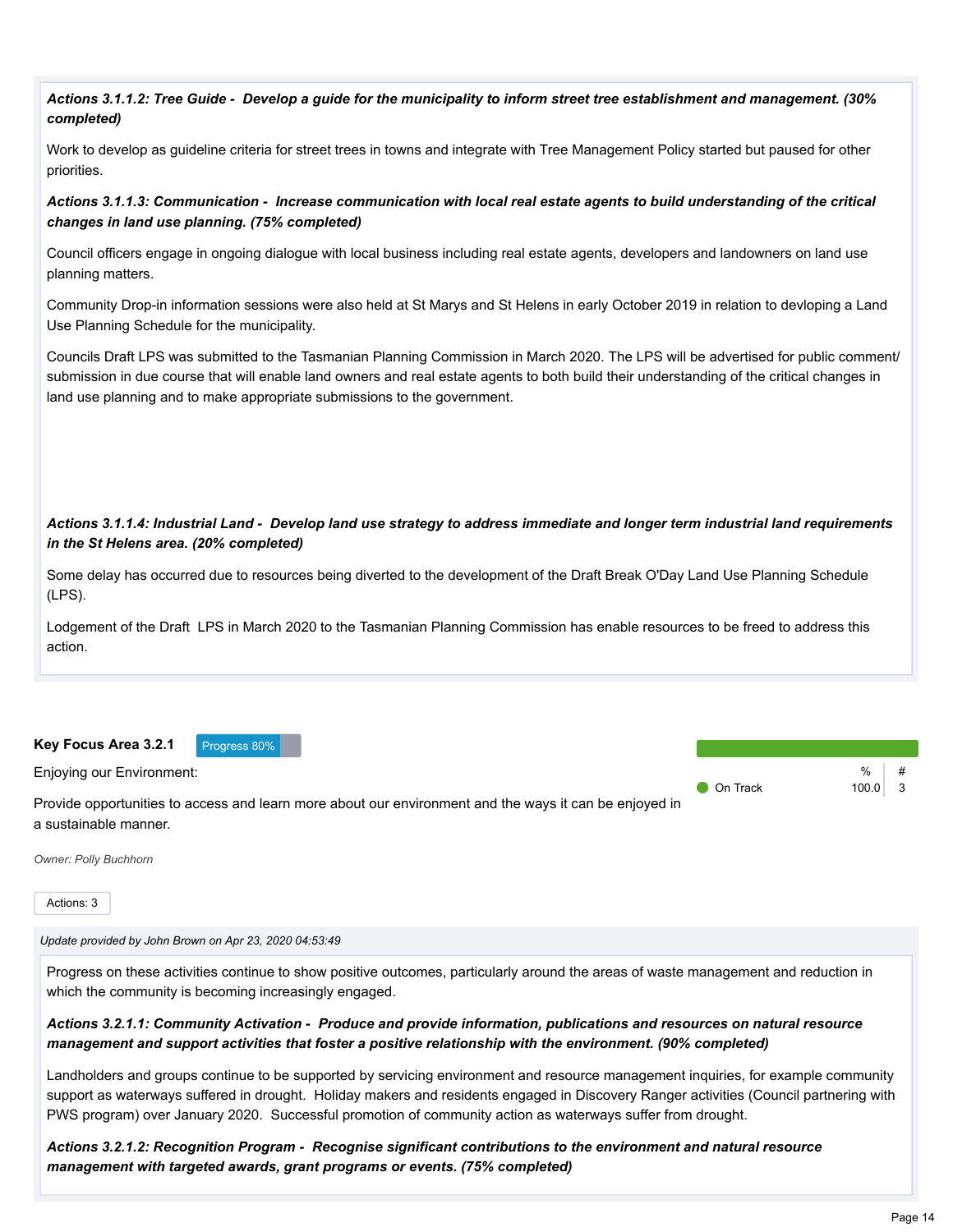NRM Committee agrees to use the previous Velvet Worm Award model of community recognition, aiming for mid year.

#### *Actions 3.2.1.3: Waste Reduction - Undertake community education and activities focused on waste reduction and minimisation. (75% completed)*

The DAP group organised activities for Clean Up Australia Day which was well attended.

We have also revamped our website to include a specific session for waste. This page can be directly hotlinked from the home page and all information can be found in this one place. We have also included an I-frame of the Recycle Coach App.

The NTWMG notified us that bio-products were being placed in recycle bins so in conjunction with the works department we designed a flyer which was given to all businesses using these products to place at their POS. The flyer explains that these products should be placed in general waste. We also ran the same message through facebook and in the newsletter.

The Break O'Day Waste Warriors Group have run successful road side clean ups and the group's Facebook page has been gathering a strong following and features not only tips or reducing waste but also features local businesses and community members doing great work in this space.

Working with the the local DAP group and the ST Helens District High School to implement a student waste warrior program. To date there are 30 students signed up to the program. A teacher is also working with the group and we plan on working with the students and their ideas in the school, community and business sectors.

**Key Focus Area 3.3.1** Progress 56%



Land Management:

 $\mathsf{o}_\mathsf{A}$ **On Track** 80.0 4 Some Disruption 20.0 1

Develop the financial and human resources to undertake projects and activities which address environmental issues such as weeds and land degradation.

*Owner: Polly Buchhorn*

Actions: 5

*Update provided by John Brown on Apr 23, 2020 04:55:25*

Progress is a bit variable in some areas and has been affected by activities such as the Dog Management Policy taking more resources than expected. Good progress with weed Management is starting to be made.

# *Actions 3.3.1.1: Land Management Activities - Secure financial and human resources for projects to rehabilitate degraded land and sustain soil productivity. (75% completed)*

Negotiating offer from DPIPWE to drought affected Councils of \$50,500 'Drought Weeds Funding' and efficient delivery options with other Council's. Promoted TFGA's Landcare Grants Round 2 offer to Break O'Day landholders. Due to the COVID19 campaign DPIPWE has suspended all volunteers/work programs. Funding programs may also be impacted.

*Actions 3.3.1.2: Activity and Condition Review - Investigate soil and water management performance by works and land development projects to identify planning and management improvements. (25% completed)*

Activity planned for later in the year and can be undertaken despite COVID19 restrictions at this stage.

#### *Actions 3.3.1.3: Weed Plan - Update Weed Plan with community consultation. (55% completed)*

New Weed Program Coordinator appointed and implementing high priority weed control works. 2020 on-ground weed control program is being planned in conjunction with updating of Weed Plan.

# *Actions 3.3.1.4: Best Practice Activities - Facilitate weed, pest and disease hygiene protocols and best practice in Council operations and promote benefits in industry. (45% completed)*

Ironically due to COVID19 planned training activity will not be possible and alternative tactics will have to be used.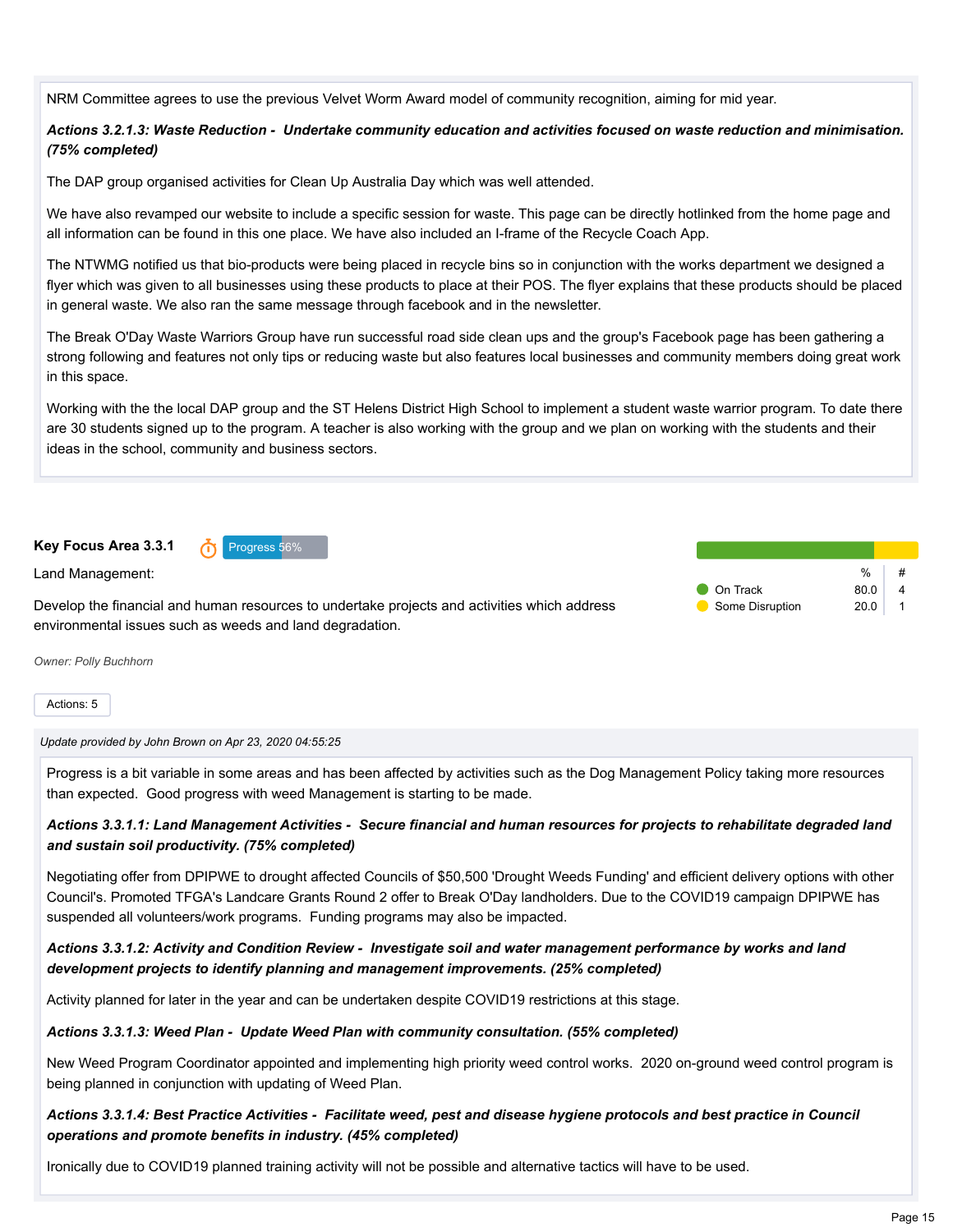# *Actions 3.3.1.5: Dog Management Policy - Implement revised Dog Management Policy - signage, education, compliance and new dog exercise facilities. (80% completed)*

Implementation continues to improve with local cooperation with PWS; an infringement and fine issued at Scamander by PWS, following a tip-off from the community to Council. Further work on signage and education planned, despite the COVID19 crisis. Work on St Helens dog park planned for May. Implementation of Council decisions on new dog Exercise Areas for St Marys and and options for Binalong Bay being developed further.

**Key Focus Area 3.4.1 n** Progress 43%

Water:

Develop and implement strategies and activities to reduce the risk of flooding, inundation and erosion within our rivers, estuaries and coastal areas.

 $\frac{0}{6}$  # **On Track 75.0 3** Some Disruption 25.0 | 1

*Owner: Polly Buchhorn*

Actions: 4

*Update provided by John Brown on Apr 23, 2020 04:57:18*

The key activity in this area relates to the St Marys flood mitigation works with very good progress occurring in this important project. Other areas have suffered as a result and the focus will shift back this way in the last few months where possible.

*Actions 3.4.1.1: George River Catchment - Review issues and their management status in the George River catchment and bay system to identify catchment and water quality priorities. (25% completed)*

While this activity to review catchment and water quality priorities has been delayed, opportunities this year are anticipated.

*Actions 3.4.1.2: Boat Sewage - Address dumping of boat sewage in Georges Bay by working with the boating community and authorities on use of the wharf sewage pump-out station. (33% completed)*

Activity planned and intended to implement for this year, albeit modified for the limitations of the COVID19 crisis.

#### *Actions 3.4.1.3: St Marys Flood Mitigation - Support implementation of Plan priorities - flood mitigation work, warning system and other strategies. (80% completed)*

Flat bridge lift complete. Groom Street levee has been designed and getting final landholder and DPIPWE approvals so construction can begin. DPIPWE contracted to build new rain gauge weather station for Flood Warming System, with BOM to provide telemetry and data management. Continuing with plans in the face of threat to timelines from COVID19 crisis.

*Actions 3.4.1.4: Lower George Riverworks Trust - Support and work with the Trust to implement and secure funding for a works action plan for managing flooding issues. (35% completed)*

Supporting Lower George Riverworks Trust implement the Lower George River Flood and River Management ACTION PLAN 2019-2022. Investigating options for an 'Impact Assessment' study.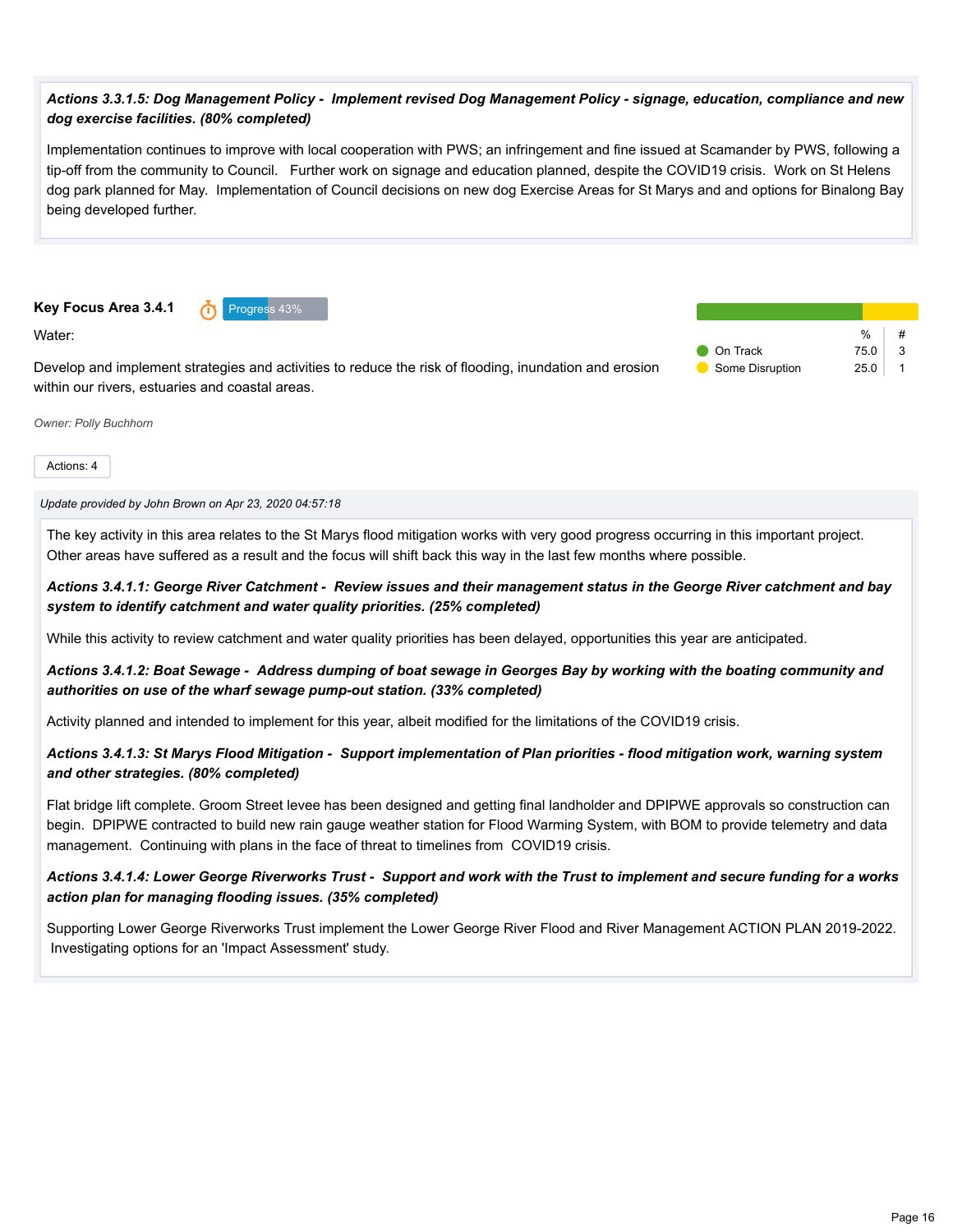| Key Focus Area 4.1.1<br>Progress 99%                                                                                                                                                                                                                                                                                                                                                                        |          |                                      |
|-------------------------------------------------------------------------------------------------------------------------------------------------------------------------------------------------------------------------------------------------------------------------------------------------------------------------------------------------------------------------------------------------------------|----------|--------------------------------------|
| <b>Community Facilities:</b>                                                                                                                                                                                                                                                                                                                                                                                | On Track | $\%$<br>#<br>100.0<br>$\overline{1}$ |
| Provide community facilities that encourage participation and supports the lifestyle of residents and<br>growing visitor numbers.                                                                                                                                                                                                                                                                           |          |                                      |
| Owner: David Jolly                                                                                                                                                                                                                                                                                                                                                                                          |          |                                      |
| Actions: 1                                                                                                                                                                                                                                                                                                                                                                                                  |          |                                      |
| Update provided by John Brown on Apr 23, 2020 04:58:46                                                                                                                                                                                                                                                                                                                                                      |          |                                      |
| Actions 4.1.1.1: Old Tasmanian Hotel - Commence external and internal upgrade to the Old Tasmanian Hotel in accordance with<br>grant funding. (99% completed)                                                                                                                                                                                                                                               |          |                                      |
| At the December 2019 Council meeting, Council awarded a contract to undertake external and internal upgrade works to the Old<br>Tasmanian Hotel to a local contracting company Moorey Constructions. A Grant funding agreement has now been entered into and works<br>are progressing onsite. The required actions intended in the Annual Plan are now complete and building works onsite are 15% complete. |          |                                      |
| Key Focus Area 4.2.1<br>Progress 75%                                                                                                                                                                                                                                                                                                                                                                        |          |                                      |
| Towns:                                                                                                                                                                                                                                                                                                                                                                                                      | On Track | $\%$<br>100.0<br>$\overline{1}$      |
| Create townships that are vibrant and welcoming through improvements to infrastructure such as<br>streetscapes, parking, safety and signage.                                                                                                                                                                                                                                                                |          |                                      |
| Owner: David Jolly                                                                                                                                                                                                                                                                                                                                                                                          |          |                                      |
| Actions: 1                                                                                                                                                                                                                                                                                                                                                                                                  |          |                                      |
| Update provided by John Brown on Apr 23, 2020 05:01:09                                                                                                                                                                                                                                                                                                                                                      |          |                                      |
| Actions 4.2.1.1: Car Parking Strategy - Develop a car parking strategy for St Helens providing a long term plan for off-street<br>parking. (75% completed)                                                                                                                                                                                                                                                  |          |                                      |
| Opportunities continue to be investigated, that include active discussion with landowners. Arrangements being brought into place to<br>secure the area on the corner of Cecilia and Quail streets on a medium to long term arrangement.                                                                                                                                                                     |          |                                      |
| Key Focus Area 4.2.2<br>Progress 75%                                                                                                                                                                                                                                                                                                                                                                        |          |                                      |
| Telecommunications:                                                                                                                                                                                                                                                                                                                                                                                         |          | %                                    |
| Ensure residents and visitors can access telecommunication services such as NBN and mobile phone<br>coverage where they are living and visiting.                                                                                                                                                                                                                                                            | On Track | 100.0<br>$\mathbf{1}$                |
| Owner: David Jolly                                                                                                                                                                                                                                                                                                                                                                                          |          |                                      |
| Actions: 1                                                                                                                                                                                                                                                                                                                                                                                                  |          |                                      |
| Update provided by John Brown on Apr 23, 2020 05:03:08                                                                                                                                                                                                                                                                                                                                                      |          |                                      |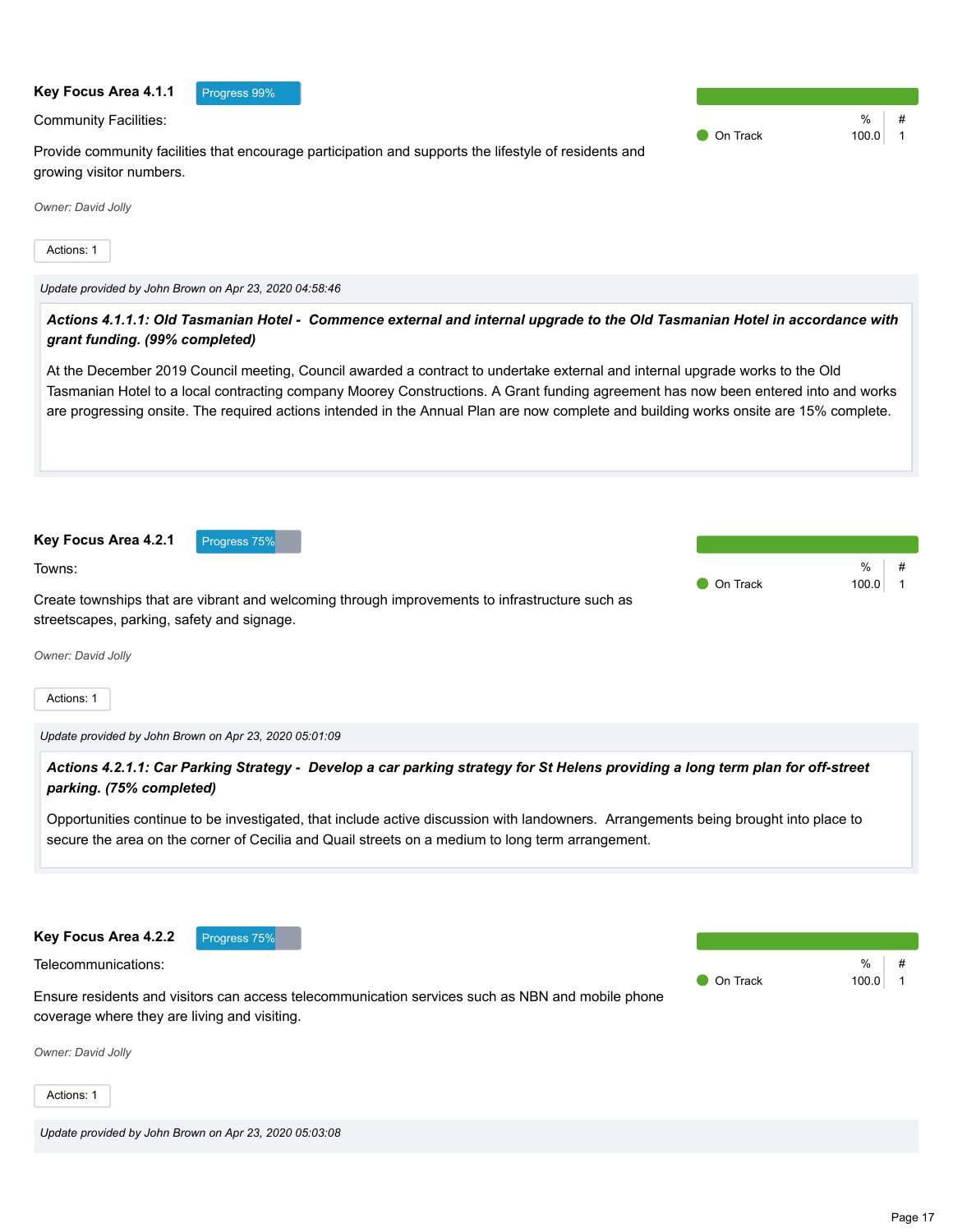# *Actions 4.2.2.1: Mobile Black Spot - Monitor the roll-out of the Australian Government Mobile Black Spot Program and submit applications to service providers for areas across the municipality that require improved mobile phone coverage. (75% completed)*

Council continues to monitor the roll-out of the Australian Government Mobile Black Spot Programme following a recent announcement that Optus would be upgrading coverage along the East Coast. The Round 6 of the programme yet to be announced will provide Council with the opportunity to give consideration to supporting applications and the provision of financial contributions to enable improved mobile coverage at Pyengana, Ansons Bay and The Gardens.

Opportunity continues to be monitored.



Actions: 4

#### *Update provided by John Brown on Apr 23, 2020 05:07:05*

Good progress has been made in this area with a number of activities complete, or nearing completion.

#### *Actions 4.3.1.1: Green Waste Recycling - Produce weed-free green mulch for sale on a full cost recovery basis at the St Helens Waste Transfer Station. (99% completed)*

Action completed.

A pilot trial that commenced in May 2019 to double grind and age green waste has concluded. A weed free mulch was produced and sold under Expression of Interest to a local business. An operational cost recovery rate of 65% was realised as opposed to nil recovery under traditional operations. The practice will continue at the St Helens WTS with future mulch produced to be sold to local commercial ventures under tender.

#### *Actions 4.3.1.2: Inert Landfill Resource Recovery - Invoke operational changes at the St Helens Waste Transfer Station to enable the separation and recovery of materials for re-use. (99% completed)*

Operational changes implemented at the St Helens Waste Transfer Station in the first half of 2019/2020 provide users with the opportunity to separate various waste streams;

1. Untreated and unpainted timber, is stock piled and made available for purchase at \$2/load with the intent of supporting the St Helens Hospital Auxillary.

- 2. Scrap Steel
- 3. Plaster board
- 4. Concrete, bricks, gravel and soil.

5. Glass

Plastics recovery options continue to be investigated, Commodity prices remain low and recovery options are limited.

Polystyrene recovery has temporarily been suspended. COVID-19 has acted to disrupt the recovery chain.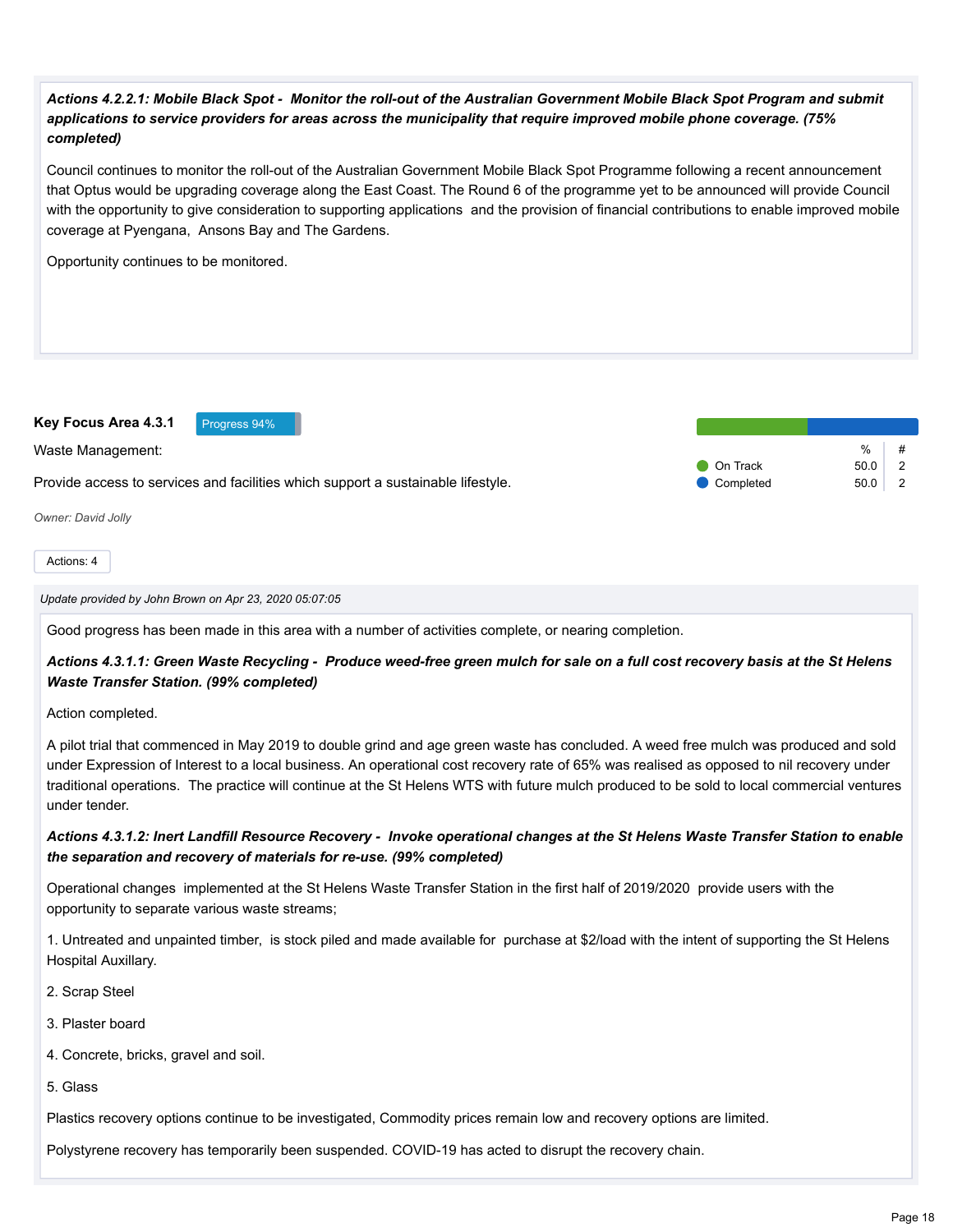Implemented changes have substantially reduced the type and volume of material being placed at the inert landfill.

Treated timber - no viable recovery or reuse options exist. Disposal options are expensive.

# *Actions 4.3.1.3: Glass Re-Use - Investigate and verify by Cost Benefit Analysis - re-use opportunities for glass collected at Municipal Waste Transfer Stations. (75% completed)*

Glass collected at Council's Waste Transfer Stations is transported to the Scamander WTS and stockpiled. The quantity of glass collected through Councils waste transfer stations is low as the majority of glass across the municipality is collected via the kerbside recyclables collection service. At the present time, there is an insufficient quantity of stockpiled glass at the Scamander WTS to warrant crushing for re-use as drainage line fill, road base and a asphalt/ spray coat road sealing additive.

Re-use opportunities continue to be researched.

# *Actions 4.3.1.4: Single Use Plastics - Develop a Municipal policy position on Single Use Plastics. (99% completed)*

Report considered by Council at the December 2019 meeting where Council received the Single-use plastics - Information Paper and will work progressively and with the community to reduce the use of single-use plastics and other materials, in favour of reuse, recycling and organic waste management. Council had previously requested LGAT to lobby the Tasmanian Government to lead the state by developing a consistent state-wide approach to reducing the impact single-use plastics have on waste management and litter problems; and

**Key Focus Area 4.3.2** Progress 68%

Roads and Streets:

Develop a well-maintained road network that recognises the changing demands and requirements of  $\bigcirc$  On Track 75.0 3 Some Disruption 25.0 1

residents and visitors.

*Owner: David Jolly*

Actions: 4

*Update provided by John Brown on Apr 23, 2020 05:09:44*

This KFA has a number of associated Actions for both the State and Council road network within the municipality designed to meet the stated objective of developing a well-maintained road network that recognises the changing demands and requirements of residents and visitors.

*Actions 4.3.2.1: State Network - Pursue upgrades to State Government road infrastructure assets (Esk Main Road and Tasman Highway) to improve safety and reliability - result, network quality. (90% completed)*

 $\%$  #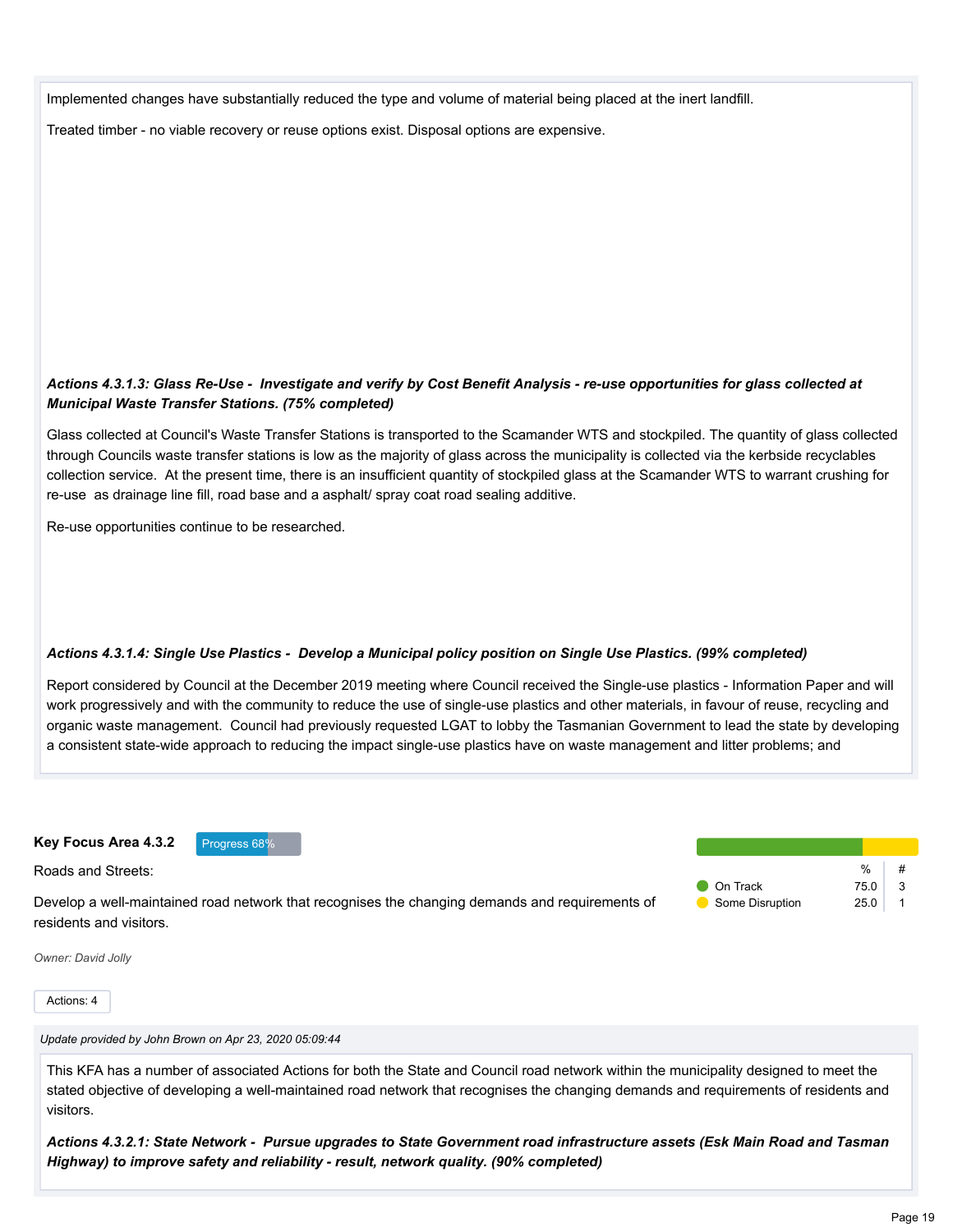#### Esk Main Road

The State Government has continued road-widening works between Fingal and St Marys. Works will continue up to the 20 April 2020.

#### Great Eastern Drive

The Elephant Pass/Tasman Highway intersection has been upgraded to include a passing lane. Passing lanes have been constructed at the main access points to the Chain of Lagoons. Depart of State Growth have commenced final design and survey on the Tasman Highway south of St Helens.

## *Actions 4.3.2.2: Municipal Road Network - Complete transfer of the responsibility of Binalong Bay Road to the State Government. (75% completed)*

Councils General Manager and Manager Infrastructure & Development Services have met with State Growth project managers during the quarter to discuss required upgrade works and the tentative timing of handover of the road to the State Government, 2020/2021. Clarification is to be sought from the State Government on any timing changes due to the impact of the COVID-19 pandemic.

# *Actions 4.3.2.3: Strategic Road Plan - Update Council's Plan to identify routes of Strategic Importance and Urgency for the purpose of securing future road upgrade funding. (30% completed)*

Road traffic data collected throughout 2018 and 2019 is currently being consolidated with the intent of using this data to update Council's current road plan during 2020.

The plan will include a review of current and forecast development activity over the next five years.

Some disruption exists due to resources being assigned to other priorities.

# *Actions 4.3.2.4: Scamander Wrinklers Entrance - Finalise approvals and undertake construction works to enhance the northern entrance of Scamander at Wrinklers Lagoon bridge. (75% completed)*

During the March quarter Monash University (School of Architecture) developed a conceptual design for the toilet and lookout at the site. Due to social distancing restrictions currently in place, community consultation will be undertaken on the concepts via a mail out to Scamander residents during April and May.

**Key Focus Area 4.3.3 Progress 71%** 

Recreational Facilities:

Support an outdoor, active and healthy lifestyle for residents and visitors through a range of recreational facilities including walking trails, bike trails and other identified infrastructure. Some Disruption 12.5 1

*Owner: Ben Pettman*

Actions: 8

*Update provided by John Brown on Apr 23, 2020 05:26:32*

Primary focus has been on managing the MTB projects and the activities under the Drough Communities Program has enabled some good progress on walking track upgrades.

#### *Actions 4.3.3.1: Short Walks - Develop walking trail inventory for short walks. (50% completed)*

Short day walks are being identified between land managers across the municipality that will form the basis of a consolidated list of trails that will be promoted as key destinations for people of all capabilities. Information has been provided to ECRTO who are developing some broader information

 $\frac{0}{6}$ 

**On Track** 87.5 7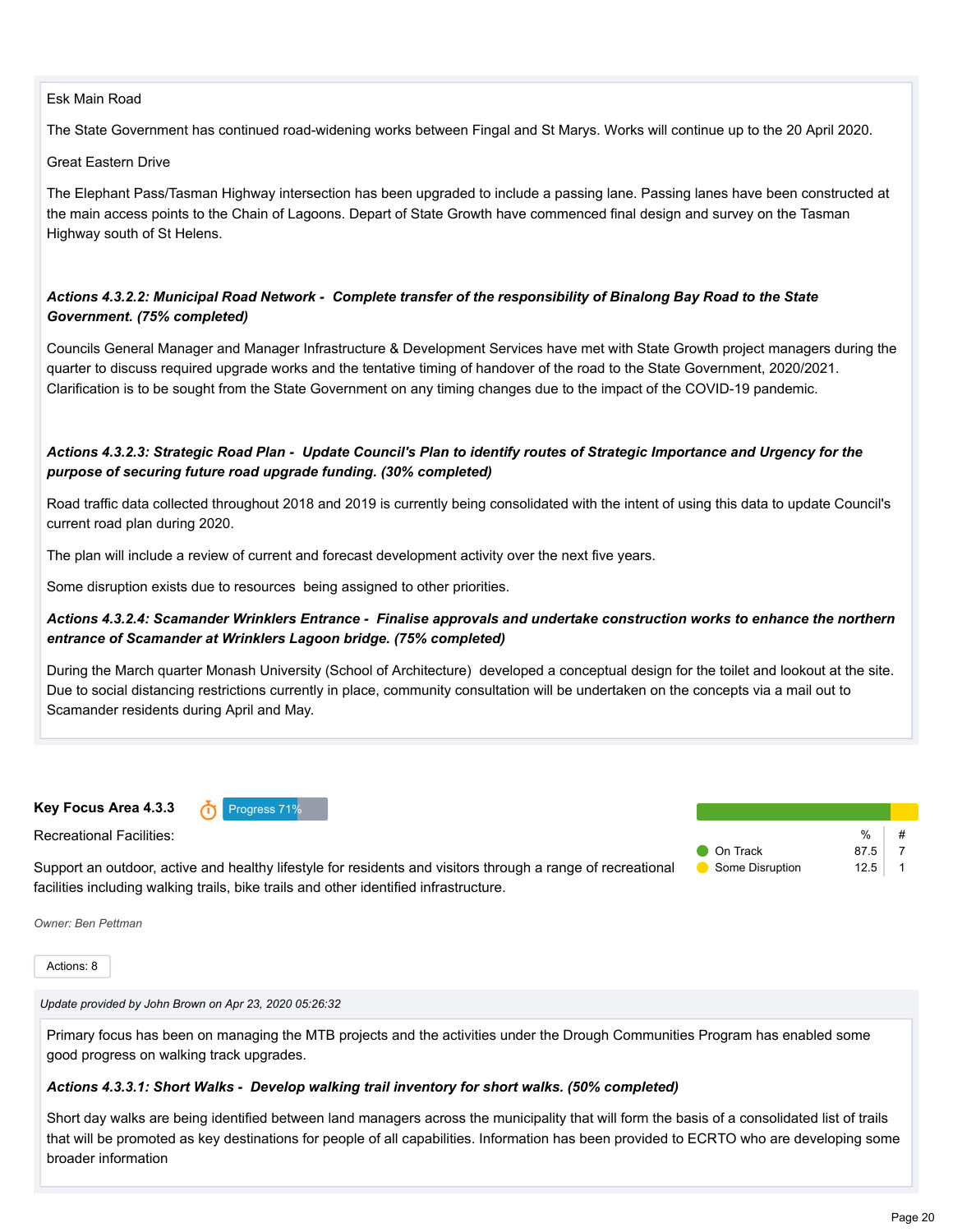Project has not been progressed in previous month. Will require new milestones and resource priorities to deliver.

#### *Actions 4.3.3.2: Walking Trails Network - Liaise with stakeholders responsible for trails to ensure a coordinated and logical approach to trail upgrading and maintenance for priority trails. (75% completed)*

Service levels will be established and resources provided to keep these trails at agreed service levels.

Developed a Walking Trail upgrade project with PWS using Drought Communities Program funding, focus on upgrading key trails in the Fingal Valley, Gray Mares Tail Falls, Mathinna Falls and St Patrick Head Walking Tracks. Further project will be developed through the Drought Communities Programme extension.

Requires review of milestones and resource allocation prioritisation

#### *Actions 4.3.3.3: Georges Bay Foreshore Trail - Secure approvals and commence construction. (75% completed)*

Council approved the Development Application for this project at the March 2020 Council meeting. *Minute 03/20.6.1 DA 252-2019 – Combined Walk/Cycle Bridge, Elevated Walkway and Path – St Helens.*

Tender submissions have been received and are being assess by a Tender Panel.

Tenders are currently being assessed on this project

# *Actions 4.3.3.4: St Helens to Binalong Bay Link - Develop the project to a shovel ready stage and pursue funding. (75% completed)*

Route options have been researched with an indicative cost for a preferred route prepared and provided to Council. Current activity is focused on project development to a shovel ready state.

#### *Actions 4.3.3.5: St Helens MTB Network - Complete construction of Network including support infrastructure. (75% completed)*

Trail construction commenced in April 2019.

Trailhead construction on Flagstaff Road was completed including hardstand, roads and carparks being established. The Trail Head features include toilet block, shelters, bike hygiene station and signage. The official opening was occurred on 21/11/2019.

#### **ALL TRAILS ARE CLOSED DUE TO COVID -19 RESTRICTIONS FOR THE FORESEEABLE FUTURE**

Trails completed to date are Loops 1, 2,3, 4, 5, 8, 9, 10, Town Link trail complete except for some retaining and capping in specified locations. These works are planned to be completed during closure period.

Loop 6 descent complete. The climb section of Loop 6 has been realigned and planning approvals attained. Works to commence in coming weeks with completion mid year likely.

Loop 7 has commenced and will be completed May / June 2020.

Descent 1 is complete.

Descent 2 and 3 are complete. Will be opened for use when trails are reopened post current closure period.

There are several extra trails recently approved and will commence construction in coming weeks which link from Loila Tier to the top of Decent 1 and another Descent trail (Descent 4) traversing from Loop 6 descent finishing at the trail head. These works will commence in several weeks and completed June / July 2020.

All works are being delivered within allocated budgets and within agreed time frames.

*Actions 4.3.3.6: Bay of Fires Trail - Complete construction of Poimena to Swimcart trail including support infrastructure. (95% completed)*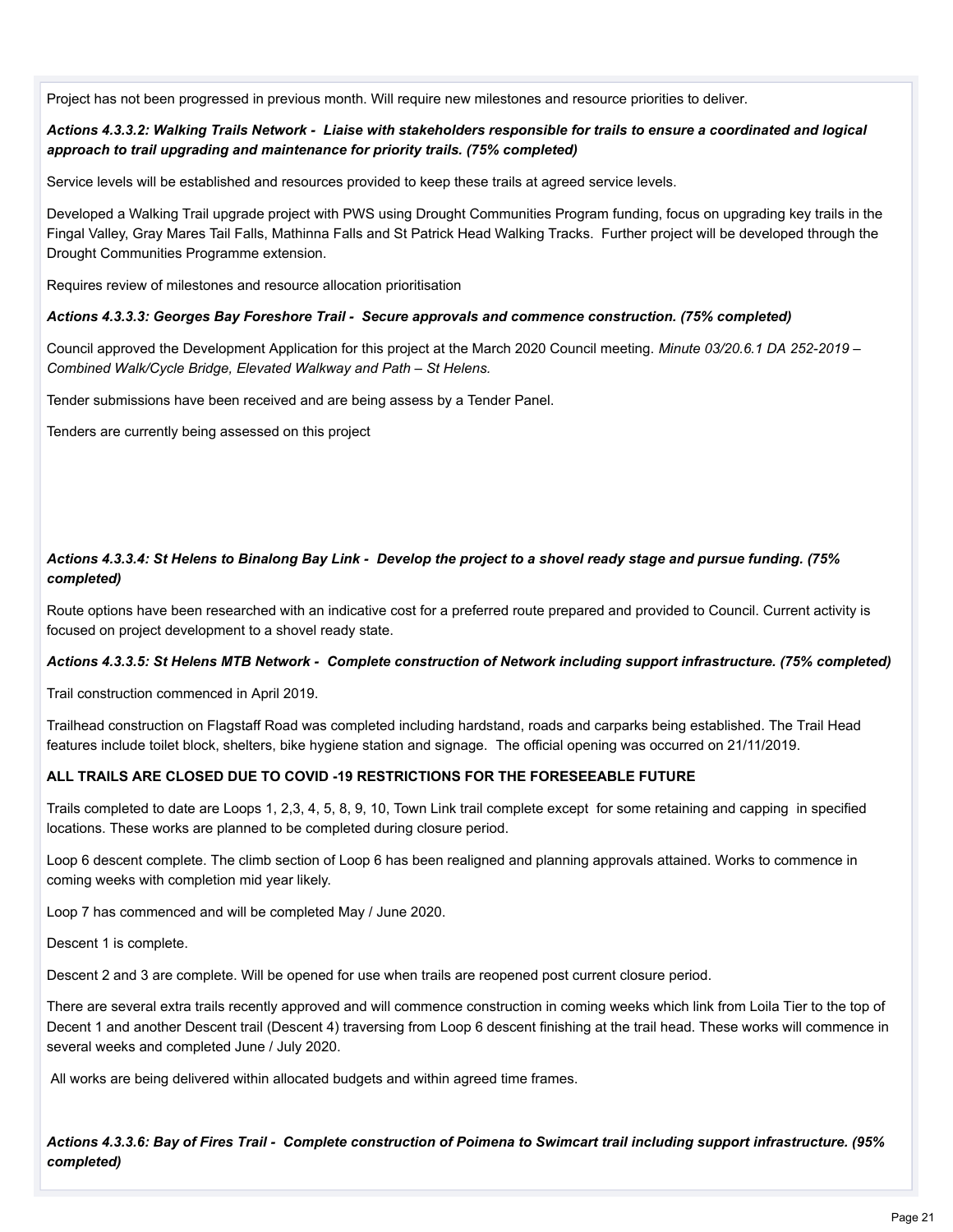# **ALL TRAILS ARE CLOSED DUE TO COVID -19 RESTRICTIONS FOR THE FORESEEABLE FUTURE**

Bay of Fires Trail has been open and operational until late March when closures were initiated. Rider experiences were reporting excellent trail and one of the very best they had ridden.

The final section of trail completed but not yet opened is a link the trail back onto the existing Blue Tier Trail which will be slightly modified so that the Trail Head for the Poimena to Swimcart Trail will also be the start of the Blue Tier Trail with the existing entrance reverted to a walking track.

The trails and other supporting infrastructure are build but the opening of this section of trail is most likely later in the years post winter.

It is likely the top 19km (of the 41km) will remain closed until later in the year but this will be weather dependant while the bottom section will be re opened as soon as the current COVID - 19 closure is lifted.

#### *Actions 4.3.3.7: Rail Trail - Develop a Master Plan for a Rail Trail between St Marys and Fingal. (75% completed)*

Flora and fauna report completed, external funding to be sought. Action listed under Valley Destination Action Plan

Seeking external funding through Building Better Regions to develop Recreational Strategy which include the Rail Trail - this will also include looking at the economic benefits of a rail trail

Awaiting information as to whether external funding has been awarded to assist with the development of this project

#### *Actions 4.3.3.8: Walking / Bike Trail - Develop a Feasibility Study for a walking / bike trail between Mt Nicholas and Elephant Pass subject to receipt of external funding. (50% completed)*

No action at this stage - currently checking land tenure prior to looking at proposed trail alignment

External funding required to progress this project - lodged a funding application with Building Better Regions Fund to develop a Recreational Strategy - awaiting decision of application

Still waiting on a decision on the grant application that was lodged with Building Better Regions Fund

#### **Key Focus Area 5.1.1** Progress 75%

Health:

Retain and expand local provision of disability, preventative, chronic and acute health care services including pursuing innovative healthcare delivery options.

The provision of health services to be delivered at a local level addressing the community's needs.

*Owner: Chris Hughes*

Actions: 4

*Update provided by John Brown on Apr 23, 2020 05:27:51*

Actions in this KFA are linked to and driven largely by exyernal stakeholder and services. The Old St Helens Hospital continues to be a source of frustration.

*Actions 5.1.1.1: Local Services - Work with external health services to expand the delivery of services to our community and seek additional funding by supporting the Royal Flying Doctors Service to ensure services are delivered throughout our municipality. (75% completed)*

Continue to work with the Royal Flying Doctors Service in identifying additional services for our area and supporting RFDS in sourcing funding

 $\frac{1}{2}$ 

On Track 100.0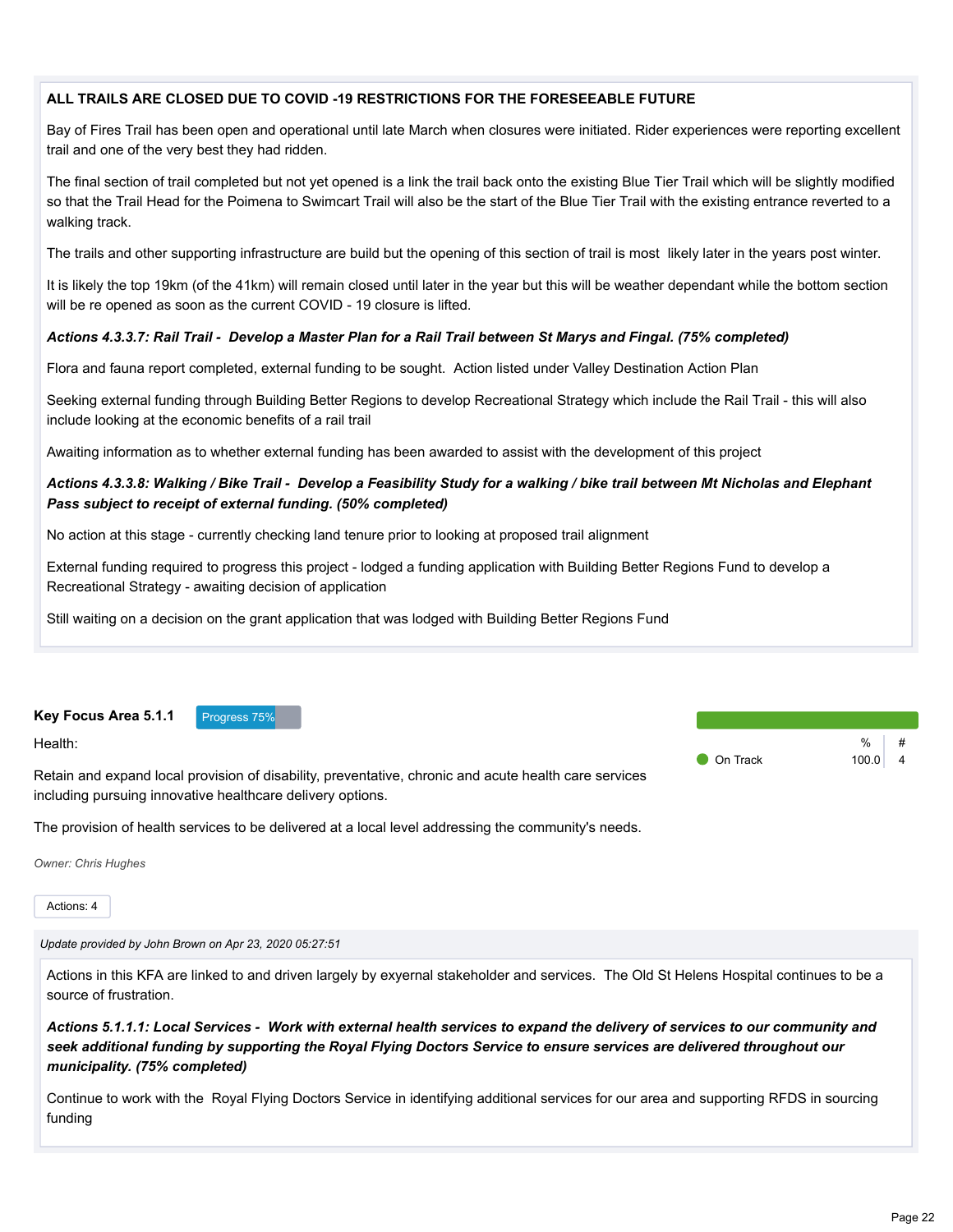Current funding arrangement finishes June, 2021 so in consultation with other NGO's we are looking at what was working - unfortunately the focus has now changed due to Covid 19 but the method to which the current delivery of service is being delivered is through online video conferencing but some additional services are required as not everyone has access to video conferencing

# *Actions 5.1.1.2: Old St Helens Hospital - Participate in the engagement process to determine the future use of the site. (75% completed)*

Supported Department of Communities Tasmania in undertaking Community Engagement process on 18 July 2019 at St Helens. Community ideas collated and forward to Communities Tasmania for their consideration. Awaiting determination from Communities Tasmania as to the future of the Old Hospital

Meeting held with Communities Tasmania outcome from this meeting was to engage an external provider to look at the economic and social benefits of the ideas put forward by the community - Council did not support providing financial assistance to assist with an external provider to look at the economic and social benefits of ideas that were submitted by the community

No additional information has been provided since our last communication with Communities Tasmania. I would think this project is currently on hold due to Covid 19 as Communities Tasmania are a lead agency in dealing with issues arising from this pandemic.

Council wrote to DCT following the February Council meeting requesting that they progress with examining the feasibility of the various ideas to narrow down the potential uses.

# *Actions 5.1.1.3: Local Service Delivery - Work with Government agencies in relation to provision of health services to be delivered at a local level. (75% completed)*

No action at this stage - THRIVE looking at being part of the discussion

No action at this stage - sourcing external funding will be required

Currently THRIVE is reviewing our Framework for Action which will identify any new gaps in the current service delivery within our municipality. Once this document is completed, discussions with relevant agencies and external funding will be sought.

# *Actions 5.1.1.4: Doctors - Work with service providers, stakeholders and the State Government to ensure that adequate permanent doctors operate in Break O'Day. (75% completed)*

Continue to provide support to Ochre Health regarding attracting new Doctors - currently have full contingency of locum doctors - meeting to be arranged with Ochre to seek information re long term plans. Ongoing support with welcoming potential new Doctors is being provided.

No action at this stage - currently have full contingency of doctors with some extending their stay past three months

Unfortunately due to Covid 19 two doctors who were to stay until May have left and returned to England. Ochre were working with the Government to source additional medical staff to provide the required number of medical practitioners

**Key Focus Area 5.1.2** Progress 62%

Youth

*Owner: Chris Hughes*

 $%$  # **On Track 100.0 2** 

Actions: 2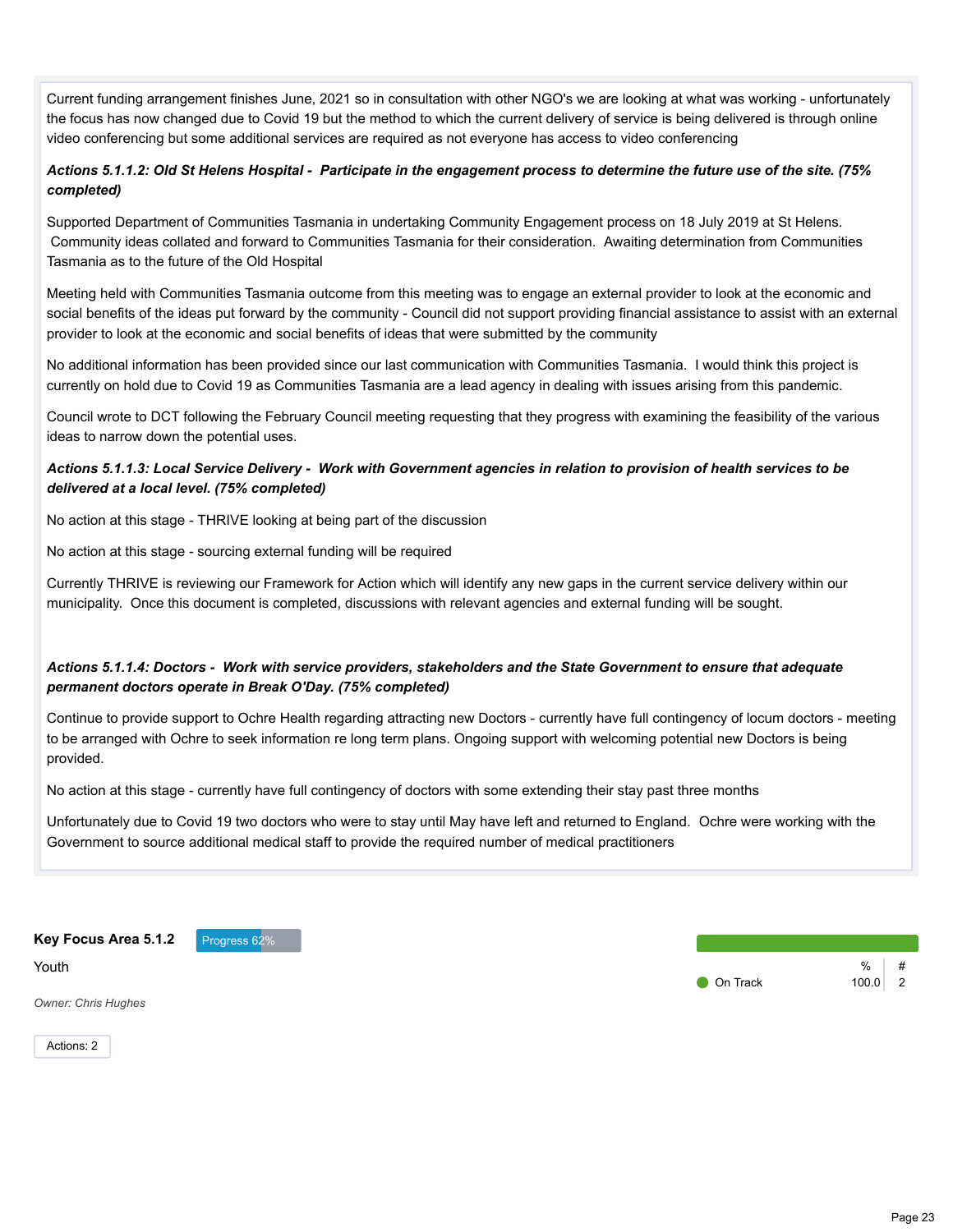#### Key Focus Area 5.2.1 Progress 75%

Mental Health:

Improve the mental health of our community through stability in service delivery and a holistic approach to the provision of services locally.

Continue to be part of the group which are funded by PHT in relation to suicide in males aged between 40 and 64 and identify learnings that can be shared with the whole community.

*Owner: Chris Hughes*

Actions: 3

*Update provided by John Brown on Apr 23, 2020 05:28:29*

# *Actions 5.2.1.1: Mental Health Working Group - Support the Mental Health Services Working Group to map changes if any and seek additional funding through partnerships with external services. (75% completed)*

Committee currently in abeyance during the term of the BOD and Bicheno Suicide Prevention Trial

No action - committee still in abeyance due to the BOD and Bicheno Suicide Prevention Trial

With the extension of the BOD and Bicheno Suicide Prevention Trial - this committee will not meet again until 2021 but this could change due to COVID 19. The Community Champions session which was scheduled for March had to be cancelled.

#### *Actions 5.2.1.2: THRIVE - Maintain working relationship with THRIVE and participate in their activities. (75% completed)*

THRIVE projects continuing, more specifically Thrive Build, Community Garden, School Mentoring, with a large number of community members volunteering to ensure the continuation of these projects. Thrive Build now has one trainee working to achieve an appropriate **Certificate** 

Thrive Build has now two completed 2 container builds. Community Garden has increased the number of volunteers working within the garden, product sold from the garden, proceeds go back into purchasing equipment to assist the volunteers develop the garden

A number of THRIVE projects have had to close down due to Covid 19 but the committee is still working on updating the Framework which provides the actions for this group.

#### *Actions 5.2.1.3: Suicide Prevention - Maintain involvement in the Suicide Prevention Trial. (75% completed)*

Several projects are now up and running under this Trial - Safe Cafe and the Community Suicide Response Group - terms of reference have been approved and currently developing protocols around communication for the Suicide Response

Bereavement Group has now been established to work with those impacted by the community, Council has representation on this committee

Primary Health Tasmania have agreed to purchase a coffee van to assist with the Safe Cafe project

Coffee van has purchased but due to Covid 19 this project is currently not running.

2 successful sessions were held in Fingal and St Helens where community members were invited to participate in building our community's response to suicide. These forums were part of the project planning for the Community Suicide Response Group to engage our community.

 $\frac{9}{6}$ **On Track** 100.0 3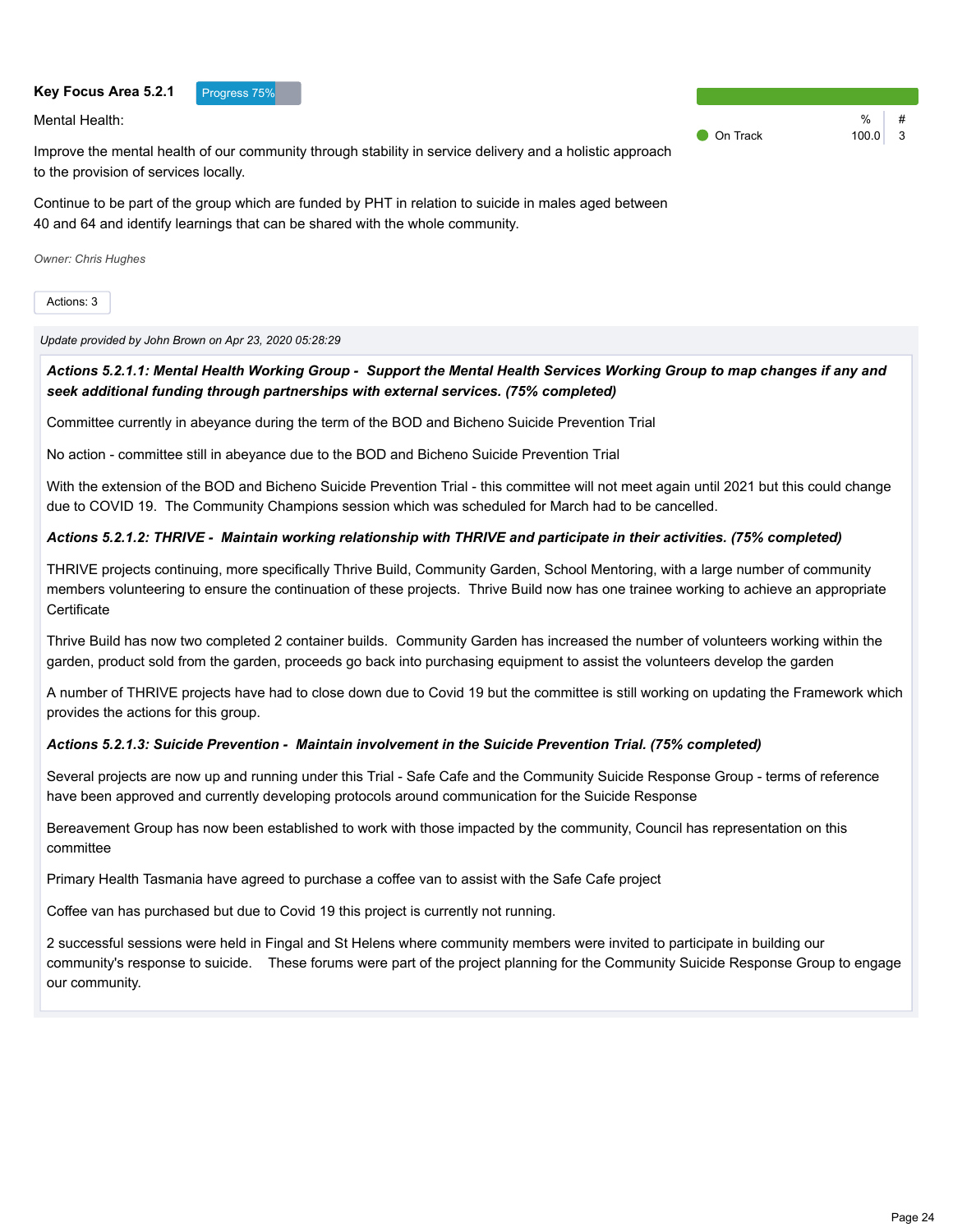# **Key Focus Area 5.2.3** Progress 63% Actions: 3  $0/2$ Good positive progress is now starting to happen in this area through the Employment Partnerships project. *Actions 5.2.2.1: Jobs Action Package - Support the implementation of the outcomes of the TasCOSS and TCCI led process addressing employment barriers in the Break O'Day area. (75% completed)* Project proposal developed by local stakeholder group which addresses the key barriers identified through the consultation processes of TasCOSS and TCCI, this was submitted to the overall Steering Committee within State Government in July 2019. The Committee have met on 28/11/19 to consider the opportunity and submitted a proposal to the process with the State Government by 19/12/19. The Steering Group was advised on 13/2/2020 that it had been successful. Finalisation of the Workplan and The Grant Deed is underway following meeting with Department of State Growth and TasCOSS and meeting of the Steering Group. *Actions 5.2.3.1: Local Transport Network - Promote the transport services that are currently available through the development of a community page. (62% completed)* Connectors) Steering Committee are now awaiting a visit from Skills Tas. includes a solution for bridging the gap with limited to no transport in Break O'Day. *Actions 5.2.3.2: Transport Gap Analysis - Work with local community organisations who offer transport to identify where the needs are for additional transport options and work with the current providers on servicing the identified gaps. (65% completed)*

Improve education and skills training opportunities and encourage greater personal development through delivery of programs locally which meet the needs of industry and the community. On Track 100.0

Implement outcomes of the BDO Report.

**Key Focus Area 5.2.2** Progress 75%

Education & Skills Training:

*Owner: John Brown*

Actions: 1

*Update provided by John Brown on Apr 23, 2020 05:29:42*

considered the proposal and an open Expression of Interest process was advertised on 16 November 2019. The local stakeholder group

Transport: Facilitate a range of transport options that support movement within and outside the Break O'Day area. *Owner: Chris Hughes* **O** On Track 100.0 3

*Update provided by John Brown on Apr 23, 2020 05:31:40*

Fingal Valley Neighborhood House have been awarded all 3 Appications for Expression of Interest (Online Hub, Transport and Community

Through the TASSCOSS steering group, working together to bridge the gap for unemployed youth and available jobs in Break O'Day. This

Fingal Valley Neighborhood House have been awarded all 3 Applications for Expression of Interest (Online Hub, Transport and Community Connectors)

 $\frac{9}{6}$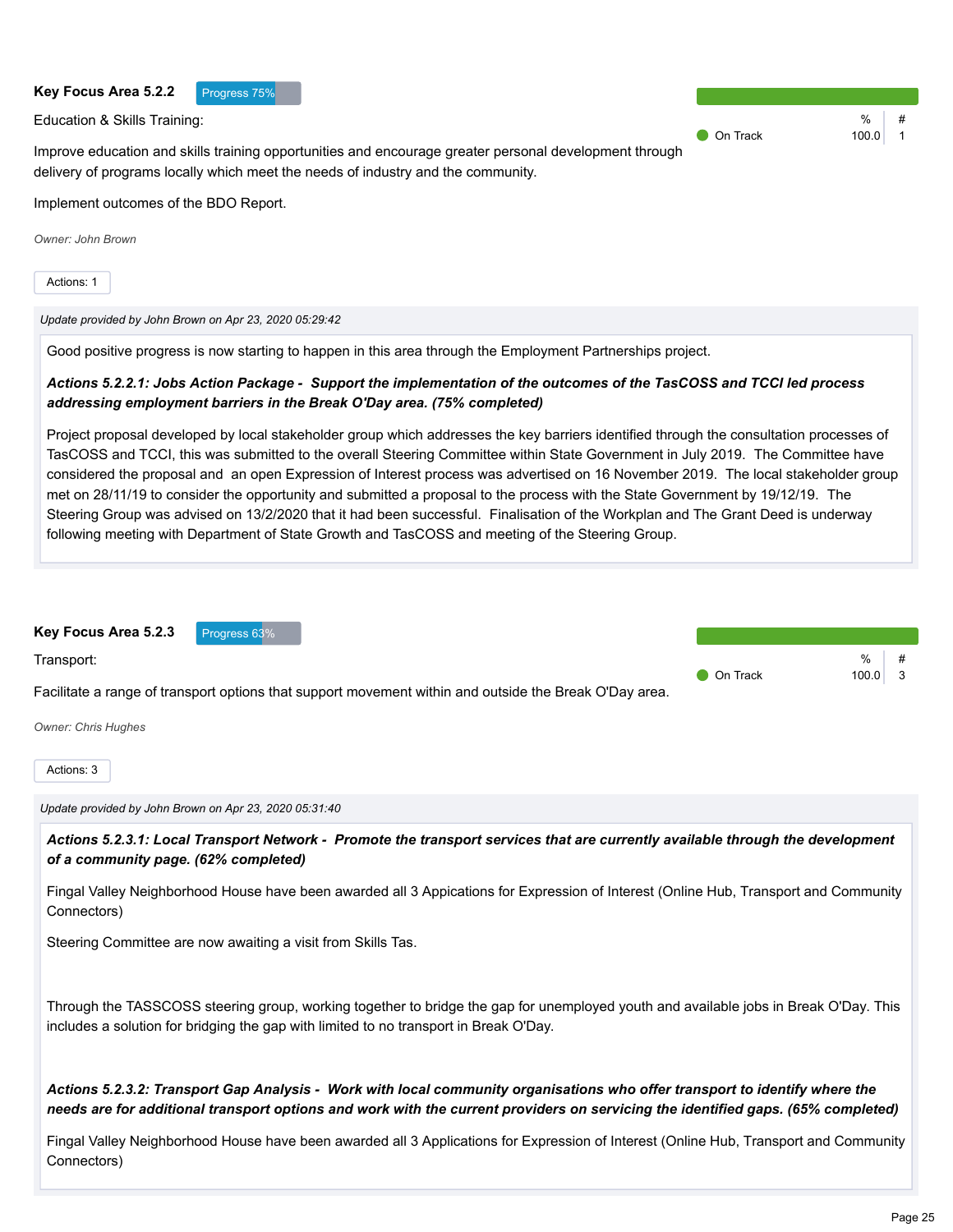Steering Committee are now awaiting a visit from Skills Tas.

*Actions 5.2.3.3: Learner Driver Mentor Program - Recruit and train additional mentors to support the program. (61% completed)* A presentation was delivered to the Salvation Army to 10 Work for the Dole recipients.

A PowerPoint presentation was sent to Lions Club of St Helens, St Helens Point Progress Association and Rotary Club of St Helens.

One Mentor has attended an induction and will commence mentoring soon.

Two new Mentors have commenced volunteering his time to the program. Taking the number from 1 to 4 for 2020.

#### **Key Focus Area 5.3.1**

Service Delivery:

Improvement

*Owner: Jake Ihnen*

| Update provided by John Brown on Apr 23, 2020 05:31:54 |          |                 |
|--------------------------------------------------------|----------|-----------------|
| No actions in this KFA for 2019-20.                    |          |                 |
| Key Focus Area 6.1.1<br>Progress 75%                   |          |                 |
| Local Government Reform<br>Owner: John Brown           | On Track | %<br>#<br>100.0 |
| Actions: 1                                             |          |                 |

*Update provided by John Brown on Apr 23, 2020 05:32:08*

*Actions 6.1.1.1: Northern Region Shared Services - Pursue joint procurement opportunities and a common IT platform involving northern region Councils. (75% completed)*

Regional approach to annual Road Sealing Tender being examined with BODC undertaking work associated with this approach. Common IT platform approach being progressed with a potential service provider making a presentation to northern region GMs on 18/12/19. This has been followed up with a detailed presentation to representatives of interested Councils on 27/2/2020. Detailed scoping will be commencing shortly following engagement of an IT Consultant to progress the project. Councils will individually consider the options provided. Joint Legal Services procurement finalised in July 2019 and now in operation, savings to be identified on an annual basis.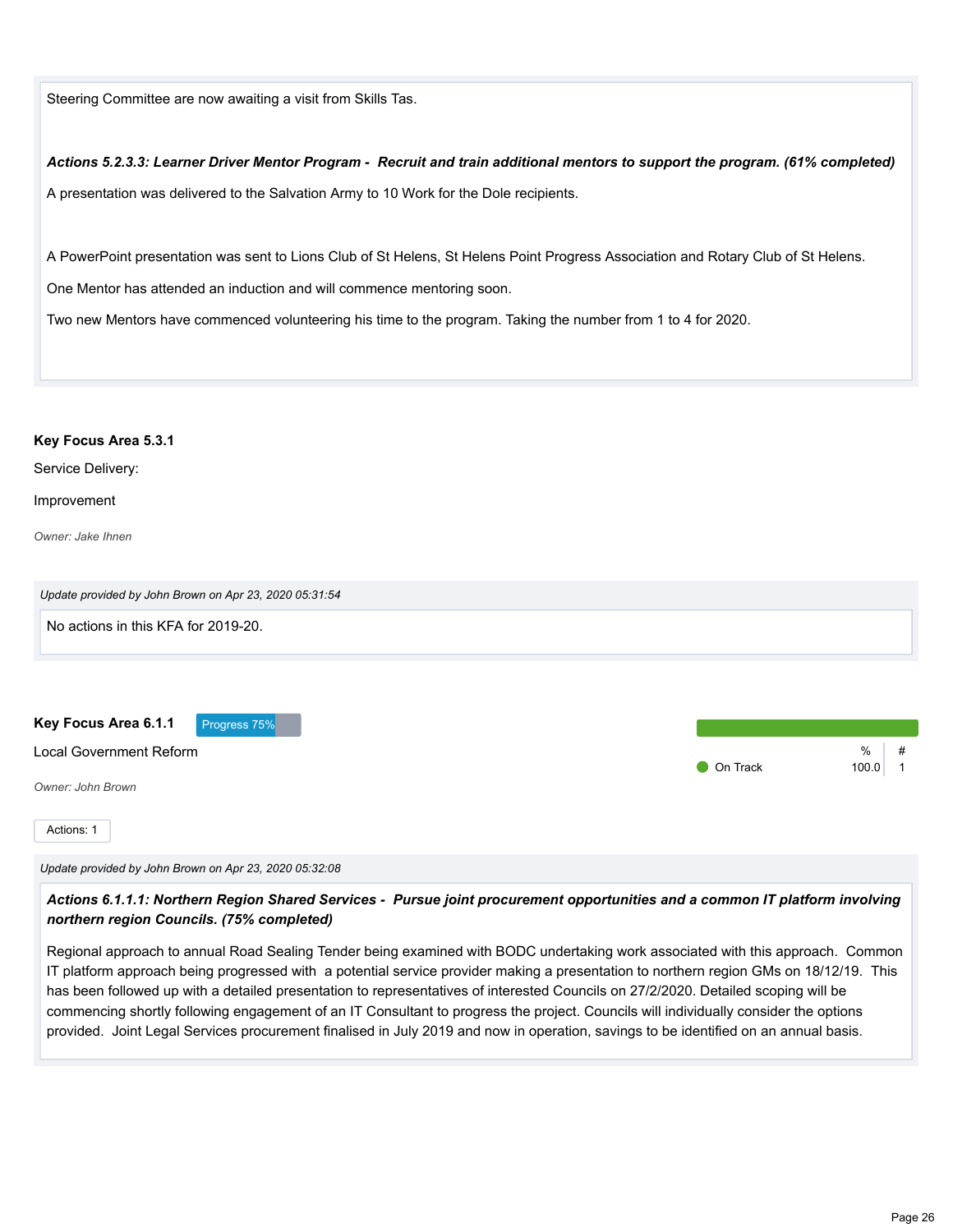| Key Focus Area 6.1.2       | Progress 75%                                           |  |                 |                 |
|----------------------------|--------------------------------------------------------|--|-----------------|-----------------|
| <b>Break O'Day Culture</b> |                                                        |  | Some Disruption | %<br>#<br>100.0 |
| <b>Owner: John Brown</b>   |                                                        |  |                 |                 |
| Actions: 1                 |                                                        |  |                 |                 |
|                            | Update provided by John Brown on Apr 23, 2020 05:32:20 |  |                 |                 |
|                            |                                                        |  |                 |                 |

*Actions 6.1.2.1: Organisational Development - Continue focus on service delivery based on agreed values and team based activities. (75% completed)*

Work teams continuing to focus on the outcomes identified through the last round of workshops. Consideration being given to working on key areas of improvement and resilience as part of the next stage. Workshop program involving the Management team has been developed and was to be implemented in early April. This has been delayed due to the COVID-19 situation.

#### **Key Focus Area 6.1.3**

#### Strategic Plan

*Owner: John Brown*

| Update provided by John Brown on Apr 23, 2020 05:32:31 |
|--------------------------------------------------------|
| No actions in this KFA for 2019-20 year.               |
|                                                        |

| Key Focus Area 6.1.4            | Progress 41% |  |          |           |   |
|---------------------------------|--------------|--|----------|-----------|---|
| <b>Financial Sustainability</b> |              |  |          | %         | # |
|                                 |              |  | On Track | $100.0$ 3 |   |
| Owner: Bob Hoogland             |              |  |          |           |   |
| Actions: 3                      |              |  |          |           |   |
|                                 |              |  |          |           |   |

*Update provided by John Brown on Apr 23, 2020 05:32:46*

*Actions 6.1.4.1: Value for Money Reviews - Undertake reviews of operational activities to identify revenue opportunities, cost savings and / or process improvements. Results, ongoing annual savings of \$50,000 and 500 hours identified and achieved. (32% completed)*

Mobile phone/tablet package savings identified \$3,500 annually; LGAT coordinated electricity contract negotiated, savings yet to be quantified; green waste sale as landscape product trial identified savings of \$9,000 per annum, change in gas energy provider also generated savings of \$2,000 per year.

*Actions 6.1.4.2: Procurement Processes - Undertake a review of procurement processes with a focus on environmental sustainability - the use of recyclable materials within the products etc which Council procures. (15% completed)*

Discussed and reviewed at Corporate Services team meetings and Management Team meetings, options are being considered

*Actions 6.1.4.3: Operational Efficiencies - Examine opportunities for operational cost reductions resulting in reduced waste management cost based on \$ / t to landfill. (76% completed)*

Council's kerbside waste collection service management contracts expire at 30 June 2020. Tender submissions are being assessed.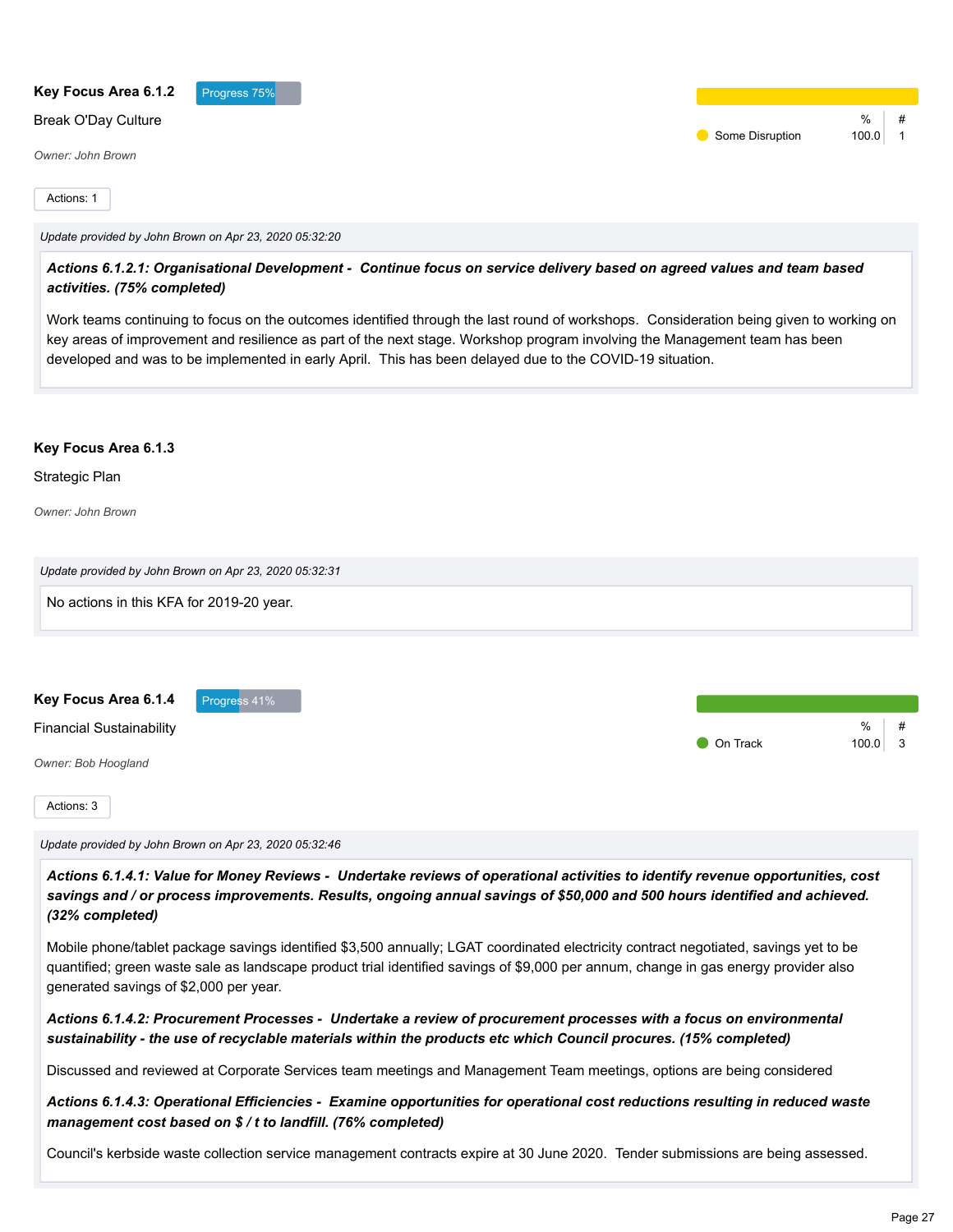| St Helens Waste Transfer Station. Layout changes have been made to enable more material streams to be segregated and recovered,<br>such as untreated timber, bulk cardboard plastics and e-waste. Polystyrene re-cycling is currently suspended due to the impact of<br>COVID-19.                                                                                                      |                                          |
|----------------------------------------------------------------------------------------------------------------------------------------------------------------------------------------------------------------------------------------------------------------------------------------------------------------------------------------------------------------------------------------|------------------------------------------|
| The kerbside recyclables contamination rate remains high at 15% that significantly adds to the cost of separation and recovery.                                                                                                                                                                                                                                                        |                                          |
| Key Focus Area 6.1.5<br>Progress 68%                                                                                                                                                                                                                                                                                                                                                   |                                          |
| <b>Financial Management</b><br>Owner: Bob Hoogland                                                                                                                                                                                                                                                                                                                                     | %<br>#<br>On Track<br>100.0<br>3         |
| Actions: 3                                                                                                                                                                                                                                                                                                                                                                             |                                          |
| Update provided by John Brown on Apr 23, 2020 05:33:11                                                                                                                                                                                                                                                                                                                                 |                                          |
| Actions 6.1.5.1: Audit Panel - Audit Panel meetings facilitated in accordance with legislative requirements, responding to all<br>recommendations of the Panel. (75% completed)                                                                                                                                                                                                        |                                          |
| October, December and February meetings of Audit Panel held, minutes and reports received by Council.                                                                                                                                                                                                                                                                                  |                                          |
| Actions 6.1.5.2: Financial Viability and Accountability - Maintain financial viability and accountability in budgeting and<br>administration. Regularly review the Long Term Financial Plan (LTFP) to ensure that it accurately reflects the results of Council<br>decision making. Result, meet or exceed Long Term Financial Plan forecasts for operational results. (99% completed) |                                          |
| Audited 2018/2019 financial statements received and budget review complete, updated Long Term Financial Plan adopted in principle by<br>Council                                                                                                                                                                                                                                        |                                          |
| Actions 6.1.5.3: Internal Audits - Implement 2019 / 2020 Internal Audits according to the adopted schedule. (30% completed)                                                                                                                                                                                                                                                            |                                          |
| Internal audit review program for 2019/2020 prepared, scheduled and commenced; additional audits by Synectic agreed to and being<br>scheduled                                                                                                                                                                                                                                          |                                          |
| Key Focus Area 6.1.6<br>Progress 0%                                                                                                                                                                                                                                                                                                                                                    |                                          |
| <b>Human Resources</b>                                                                                                                                                                                                                                                                                                                                                                 | %<br>#                                   |
| Owner: John Brown                                                                                                                                                                                                                                                                                                                                                                      | Some Disruption<br>100.0<br>$\mathbf{1}$ |
| Actions: 1                                                                                                                                                                                                                                                                                                                                                                             |                                          |
| Update provided by John Brown on Apr 23, 2020 05:33:26                                                                                                                                                                                                                                                                                                                                 |                                          |
| Actions 6.1.6.1: Workforce Plan - Develop a workforce plan to prepare for and manage succession requirements and ageing<br>workforce. (0% completed)                                                                                                                                                                                                                                   |                                          |
| No action to date, delayed due to vacancy in HR Manager role                                                                                                                                                                                                                                                                                                                           |                                          |
|                                                                                                                                                                                                                                                                                                                                                                                        |                                          |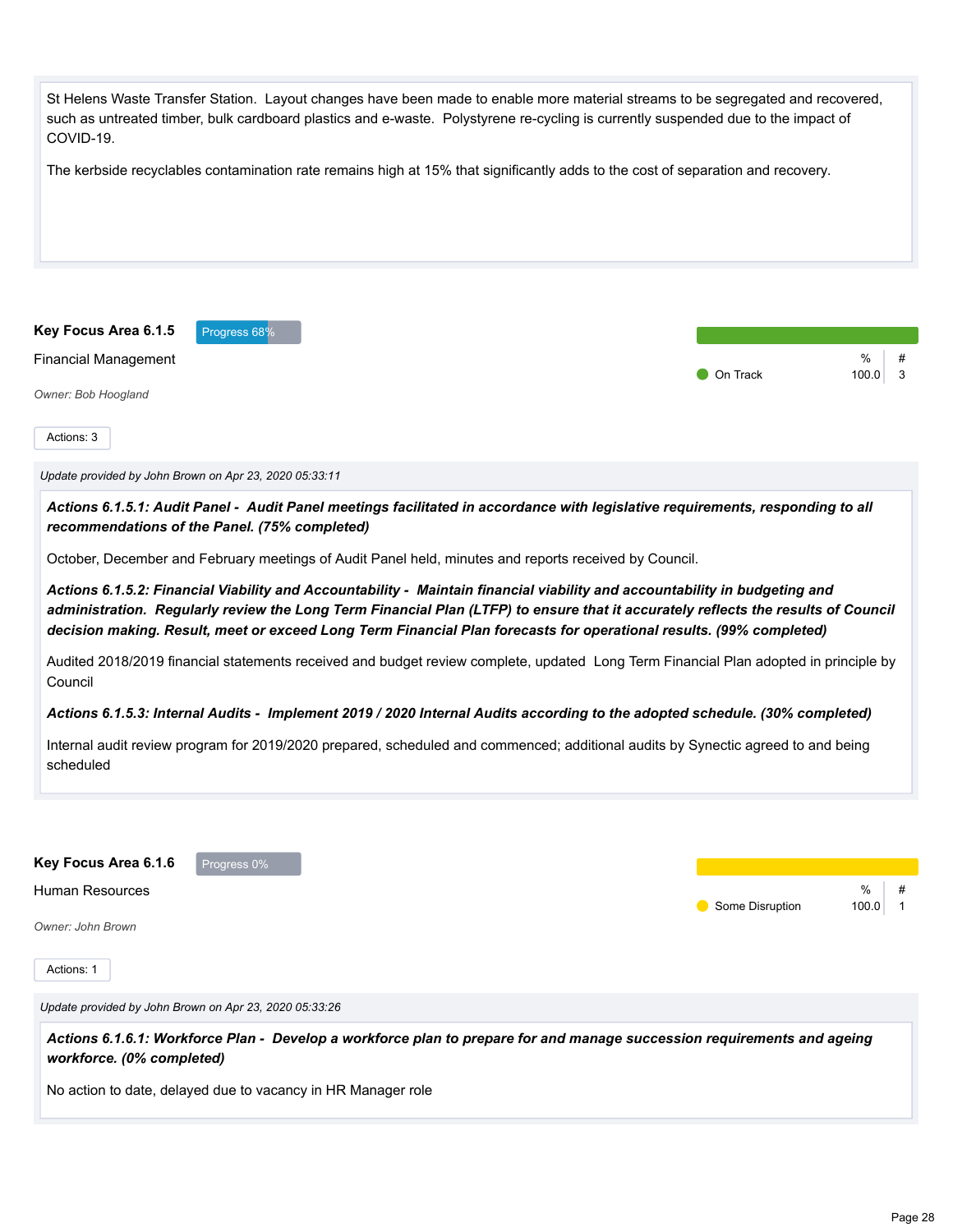#### Key Focus Area 6.1.7 **Progress 55%**

#### Management Systems

*Owner: Bob Hoogland*

Actions: 3

#### *Update provided by John Brown on Apr 23, 2020 05:33:45*

#### *Actions 6.1.7.1: GIS - Review GIS services to identify an effective and cost effective approach is being used. (15% completed)*

Initial investigation commenced, contact with other Councils has not progressed

#### *Actions 6.1.7.2: Envisio - Continue to monitor and refine. (75% completed)*

The General Manager and Executive Assistant participate in monthly meetings with Envisio representatives.

The Executive Assistant continues to monitor and refine the use of this program with the refining of the plan and has now incorporated the use of the Multi-Plan to assist with easier and more accurate reporting throughout the year.

The Executive Assistant has created a number of dashboards for performance analytics to monitor and provide comparative information for items such as (but not limited to) building approvals by month/year, value of building approvals, grant funding applied for and received. This component of Envisio will continue to evolve as data for items becomes available.

#### *Actions 6.1.7.3: Envisio Community Dashboard - Examine the opportunity to create a community dashboard for inclusion on Council's website. (75% completed)*

Public dashboard training has taken place with the Communications Coordinator and Executive Assistant. The Dashboard layout has been set up and testing of information updates is currently taking place with the aim for this to go live on Councils website as soon as practicable.

**Key Focus Area 6.1.8** Progress 75%

#### Elected Members

*Owner: John Brown*

Actions: 1

#### *Update provided by John Brown on Apr 23, 2020 05:34:06*

*Actions 6.1.8.1: Councillors Professional Development - Facilitate participation of Councillors Professional Development. (75% completed)*

Due to the COVID-19 situation:

- Councillors have undertaken some brief, informal training on the software Microsoft Teams (video conferencing program) to enable Council Workshops and Meetings to take place as scheduled. This training has been undertaken by Council staff with ongoing assistance being provided a necessary.
- Australian Local Government Association (ALGA) has cancelled the National General Assembly (NGA) for 2020 which was scheduled to take place in Canberra in June which both the Mayor and the General Manager were registered to attend. Advice received from ALGA is that there maybe an opportunity for some motions to be considered later in the year during another scheduled conference, however this would not incorporate the full agenda which was set out for the June NGA.
- The Local Government Association of Tasmania's (LGAT) Annual General Meeting and Conference scheduled to be held in July

 $\frac{9}{6}$ 

**O** On Track 100.0 1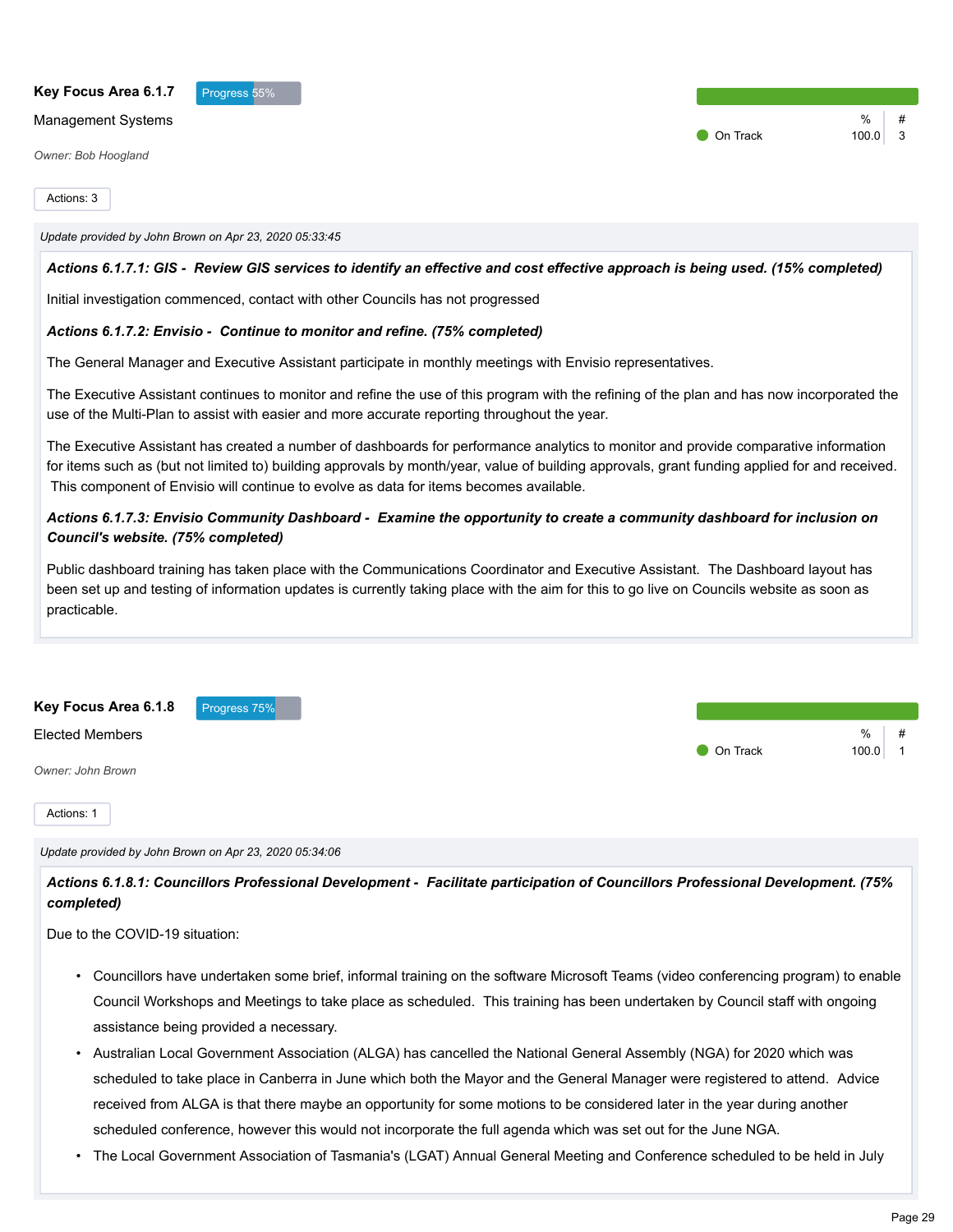2020 will also be run in a different format.

One (1) Councillor attended the Local Government Association of Tasmania's (LGAT) Two (2) Day Elected Member Training in February 2020.

The Mayor attended the Local Government Association of Tasmania's (LGAT) Mayors Professional Development in December 2019.

The Mayor attended the ATDW (Australian Tourism Data Warehouse) Workshop in St Helens in November 2019.

The Mayor and two (2) Councillors attended the Local Government Association of Tasmania's (LGAT) Annual Conference in July 2019.

The Mayor and four(4) Councillors attended the Local Government Association of Tasmania's (LGAT) Session in regards to the Local Government Legislation Review.



*Update provided by John Brown on Apr 23, 2020 05:34:27*

*Actions 6.1.9.1: Priority Projects - Pursue identified priority projects through State and Federal Budget consultation processes. (75% completed)*

Focus has been on securing the funding committed during the 2019 Federal Election process. Applications submitted for the Drought Communities Program in line with Council's identified projects, funding has been approved and major project commenced. Applications submitted through the Community Development Program with the Old Tasmanian Hotel project Grant Deed being signed. Tasman Highway intersection upgrades south of St Helens has required substantial pressure being exerted to ensure these were completed by mid-November. Binalong Bay road hand over yet to occur but is underway with the Dept of State Growth. More substantial Tasman Highway upgrade is now in the final stages of design and survey.

A submission to the Tasmanian State Budget process was made based on the identified priorities of Council. Consideration of priorities for future election processes will be considered by Council early in 2020.

Council has identified priority projects for future election processes and work on developing this information has commenced

# *Actions 6.1.9.2: Potential Projects - Take a proactive approach with Government agencies by ensuring potential projects are adequately researched and outlined for Minister's consideration. (50% completed)*

Council officers have commenced reviewing the Municipal Management Plan. Council consideration of potential projects will be commencing early in 2020 as part of identifying potential projects for future elections. Projects identified for 2020-21 Tasmanian State Budget consideration.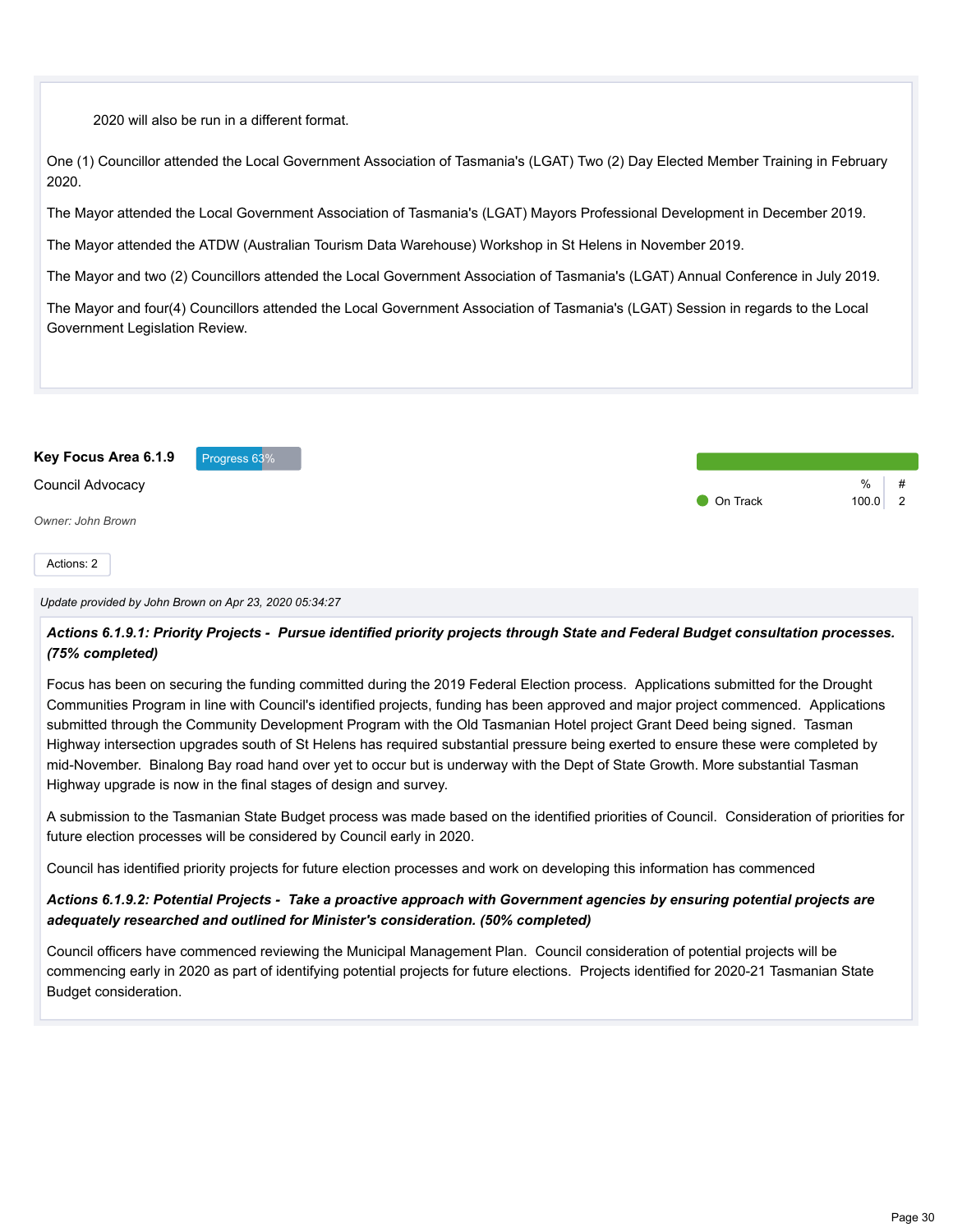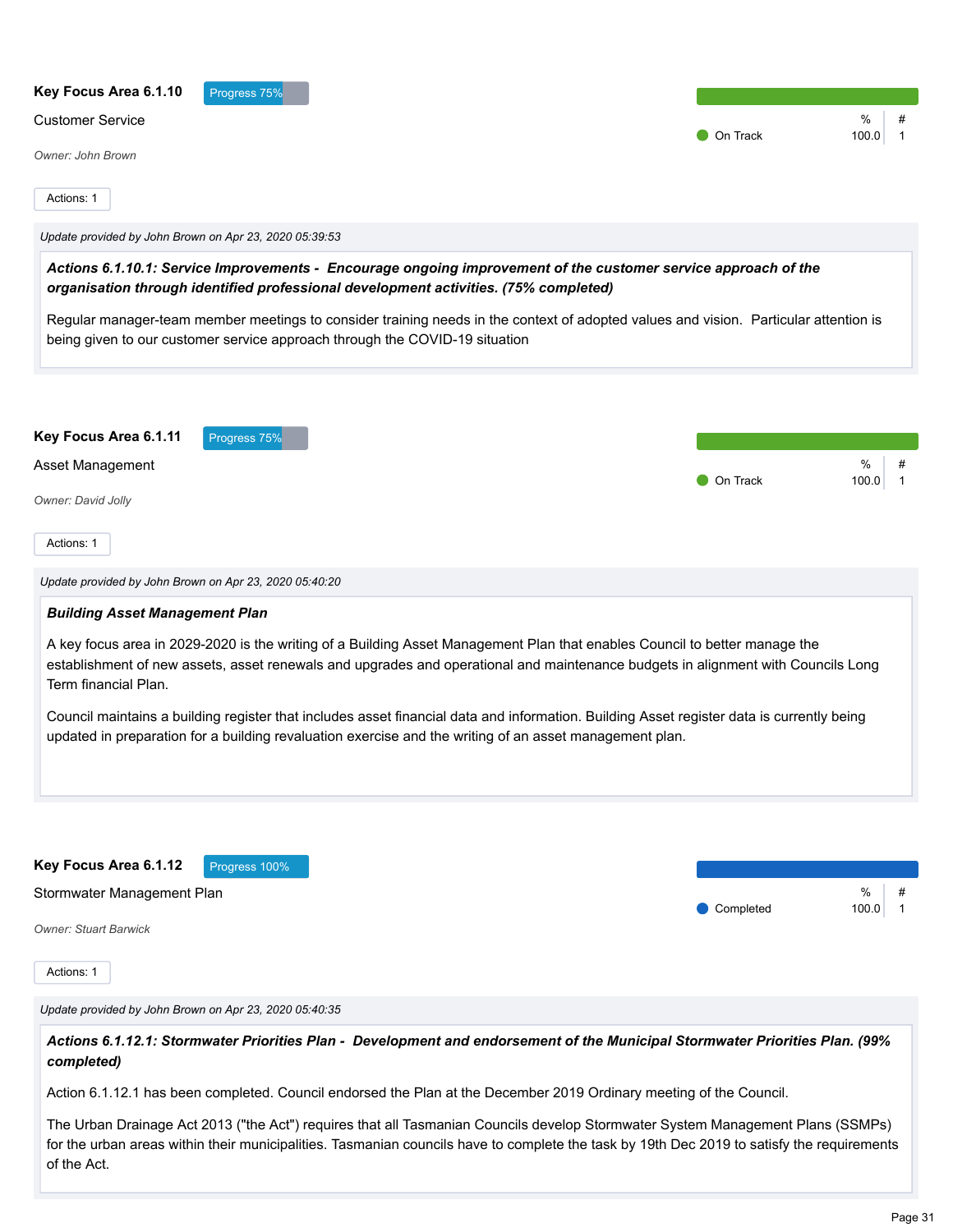Progress on councils SSMP has accelerated ahead of anticipated completion by the end of this calendar year.

Specific items have been:

· Completion by Consultants (Water Technologies, Melbourne, "WaterTech") of computer modelling of rainfall and runoff for the whole of the Municipality.

- · Transfer of digital results to Council
- Installation by InsightGIS of data onto Council systems
- · WaterTech production of their draft Final Report
- · WaterTech presentation to Council Staff of methodologies used in the modelling process, with context and reliability of results
- · WaterTech training of Council staff on accessing/using data both on Council systems and web-based applications.
- · Purchase of additional survey equipment to accelerate the work of updating Councils Storm Water Assets Register.
- · Continuing work on preparing the draft SSMP for the Council's endorsement at the December 2019 Ordinary meeting of the Council.
- Continuing work by InsightGIS on the database which holds the Assets Registers.

| Key Focus Area 6.1.13           | Progress 75% |                 |            |  |
|---------------------------------|--------------|-----------------|------------|--|
| Work Health & Safety            |              | <b>On Track</b> | %<br>100.0 |  |
| <b>Owner: Simone Ewald-Rist</b> |              |                 |            |  |

#### Actions: 2

*Update provided by John Brown on Apr 23, 2020 05:41:30*

*Actions 6.1.13.1: Incident Prevention - Take action to reduce the likelihood of incidents of injury and illness in the workplace, including: Review of reported incidents; Audits of staff and contractors; Inductions of staff and contractors; Facilitate WH&S Committee Meetings; Appropriate identified training. (80% completed)*

#### **Review of reported incidents**

FY 2019/2020 2workers compensation claims MTIs and 24 notifications .

#### **Audits of staff and contractors**

No audits undertaken due to COVID-19.

#### **Induction of staff and contractors**

12/03/2020,14/03/2020 and 18/02/2020 three new contractor inductions undertaken.

#### **Facilitate WH&S Committee Meetings**

Next meeting scheduled 30 April 2020 - possibly to be postponed due to social distancing during COVID-19.

#### **Appropriate identified training PENDING COVID-19 PANDEMIC**

- First Aid refresher training for 21 workers 23 September 2020.
- First Aid 2 days training for two new MTBT workers to
- Safe Chemical Handling training for four workers booked on-line training in April 2020.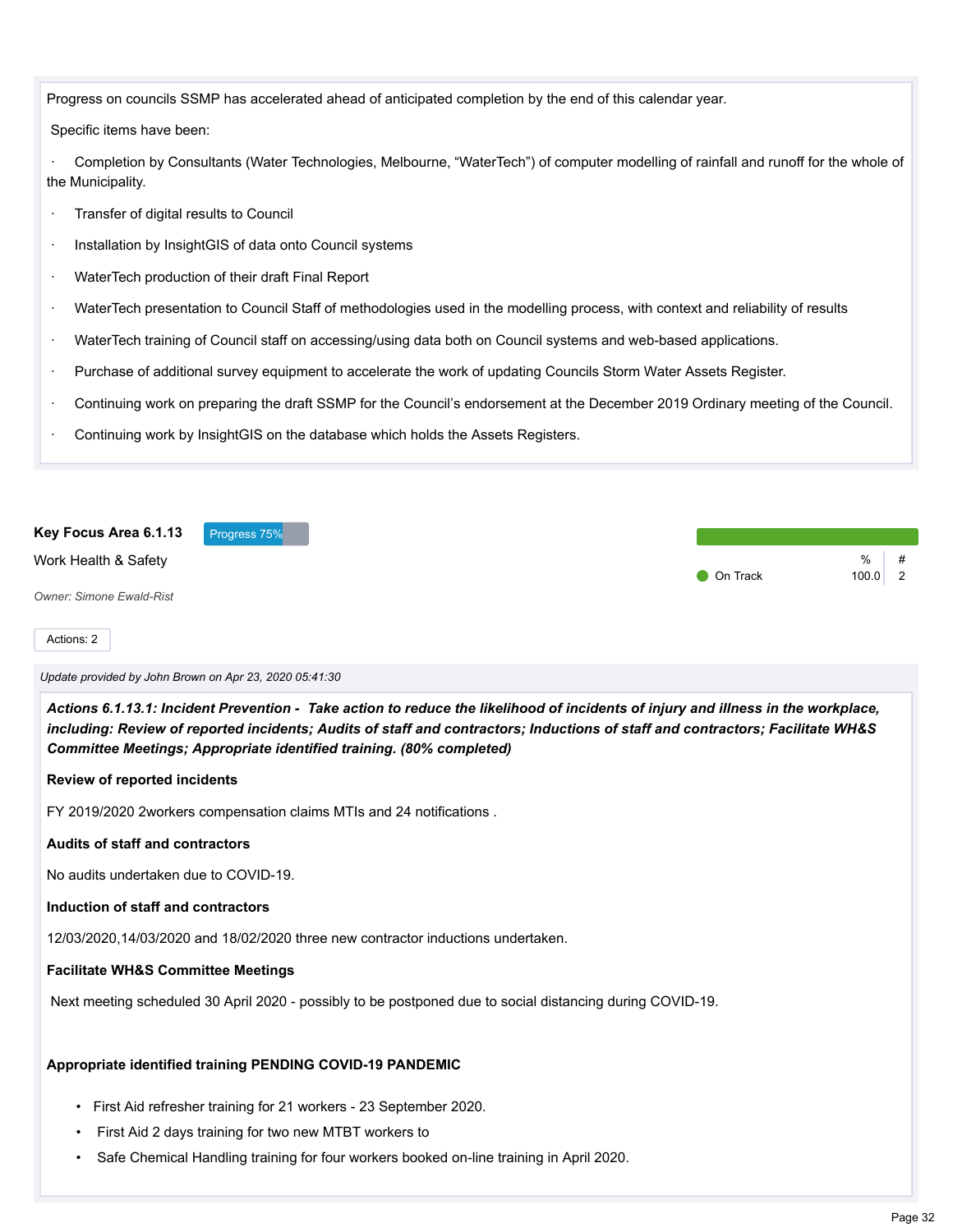| • 2023: Refresher training for Aerodrome Reporting /WHS Officer for eight workers. |  |
|------------------------------------------------------------------------------------|--|
|------------------------------------------------------------------------------------|--|

*Actions 6.1.13.2: Wellbeing Program - Undertake actions to improve the wellbeing or workers including appropriate training and awareness sessions. (70% completed)*

#### **2020 Wellbeing Program identified:**

Tuesdays & Wednesdays fortnightly remedial sessions for outdoor workers from March to November 2020. - CEASED DUE TO COVID-19.

27 May - Find Cancer Early Campaign - 1/2 hour outdoor and indoor sessions with Ella French from Cancer Council Tas. - POSSIBLY CANCELLED DUE TO COVID-19.

16 June - Audiometric testing of 23 outdoor workers arranged. POSSIBLY CANCELED DUE TO COVID-19

July/August - Skin Cancer Checks with Dr Susan Basson for up to 50 workers/volunteers -await reply. - CANCELLED DUE TO COVID-19

Continue to raise issues that arise out from media, workshop and networking with other councils.

| Key Focus Area 6.1.14 Progress 62% |                    |            |  |
|------------------------------------|--------------------|------------|--|
| Public Health                      | $\bullet$ On Track | %<br>100.0 |  |
| Owner: Jake Ihnen                  |                    |            |  |

Actions: 2

*Update provided by John Brown on Apr 23, 2020 05:41:49*

*Actions 6.1.14.1: On Street Dining - Review Council's policy in relation to on-street dining to encourage a vibrant and inviting streetscape for residents and visitors alike. (99% completed)*

Reviewed July 2018 therefore not due for review until July 2021.

*Actions 6.1.14.2: Temporary Food Premises - In consultation with stakeholders develop a mobile and temporary food business policy and operator guide, to facilitate the service of food outside the traditional fixed premises model. (25% completed)*

Draft guideline has been developed. Will be reviewed and circulated to managers for comment.

| Key Focus Area 6.1.15 Progress 75% |                 |                |  |
|------------------------------------|-----------------|----------------|--|
| Stakeholder Management             | <b>On Track</b> | %<br>$100.0$ 2 |  |
| Owner: John Brown                  |                 |                |  |

Actions: 2

*Update provided by John Brown on Apr 23, 2020 05:42:02*

*Actions 6.1.15.1: Northern Tasmanian Development Corporation (NTDC) - Participate in NTDC activities focused on developing the regional economy. (75% completed)*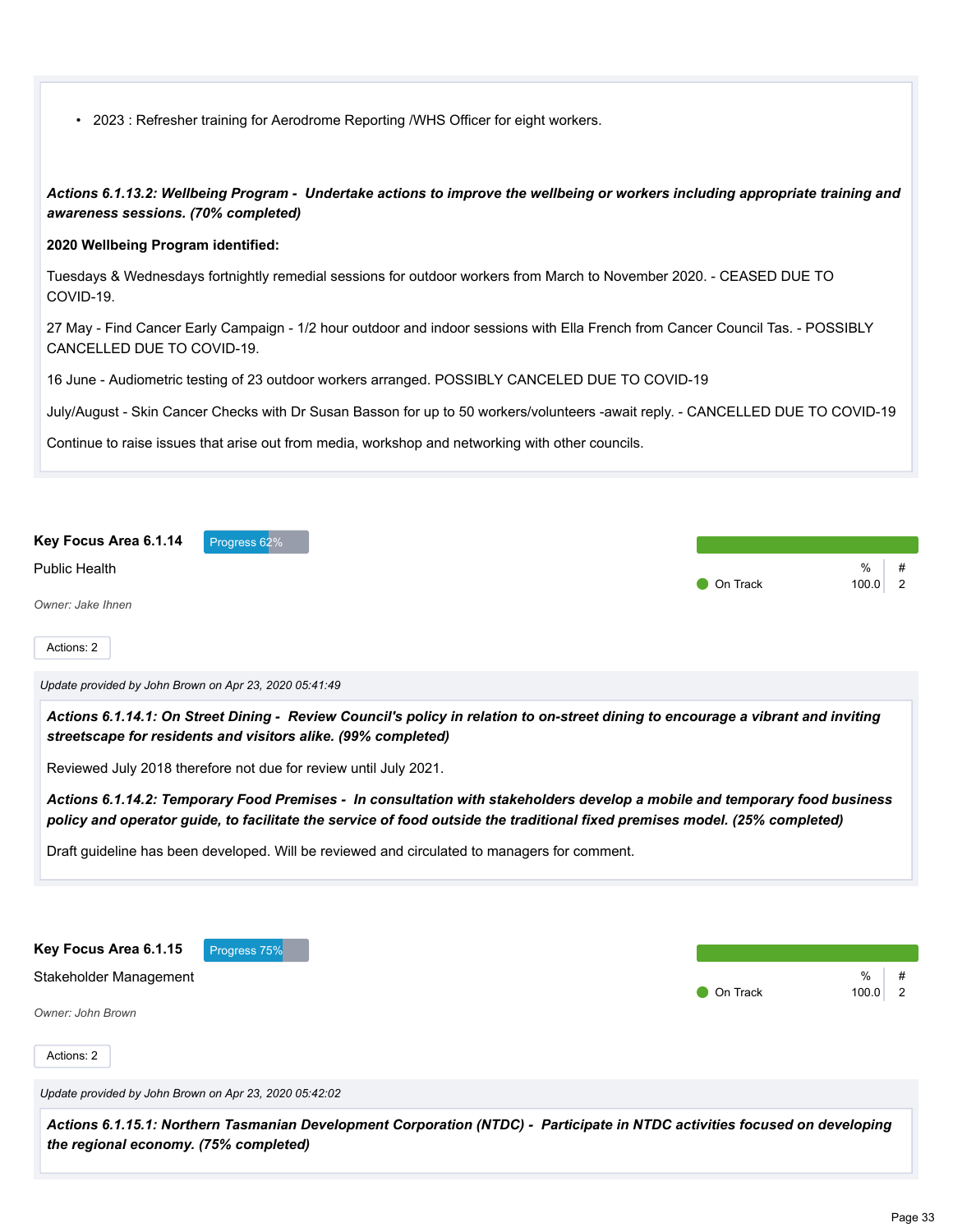Consideration of the Regional Economic Development Plan and endorsement by Council undertaken at September 2019 Council meeting. Final adoption occurred at the December 2019 Council meeting. Review of NTDC operations as part of considering ongoing funding has been undertaken and a number of recommendations to be implemented as council is examining the value for money being received. Mayor and General Manager participating in development of Regional Collaboration Framework. NTDC provided a presentation to Councillors on 24/2/202o relating to activities. New CEO, Mark Baker, has provided a new direction and focus on NTDC activities and performance.

*Actions 6.1.15.2: Local Government Association of Tasmania (LGAT) and Australian Local Government Association (ALGA) - Participate actively at the State and National level in Local Government matters including legislative reviews and policy development. (75% completed)*

LGAT Conference attended by Mayor, 2 Councillors and General Manager, BODC received the Award for Excellence in Service Delivery for Small Councils.

Participation in legislative reviews and policy development has included:

- Local Government Act Review (ongoing including Technical and Working Groups)
- State Government Draft Waste Action Plan

Mayor represents smaller Councils in the northern region on the LGAT General Management Committee.



Actions: 1

*Update provided by John Brown on Apr 23, 2020 05:42:17*

*Actions 6.1.16.1: System and Process Improvements - Undertake an ongoing review of Council's systems and processes with a focus on simplification, time and resource reduction. (75% completed)*

Regular consideration by organisation teams and management team. Development Services have commenced refining systems following the new Town Planners commencing who are bringing ideas from outside the organisation. The impact of COVID-19 on our systems and processes is now under active consideration.

**Key Focus Area 6.2.1** Progress 100%

Asset Management Policy

*Owner: Bob Hoogland*

Actions: 2

*Update provided by John Brown on Apr 23, 2020 05:42:33*

*Actions 6.2.1.1: Review AM15 Asset Disposal Policy Review Period: 3 years Adopted: 21.08.2014 Date last amendment: 21.03.2016 Renewal Due: November 2019 Source: Policy Review Schedule (100% completed)*

Council adopted the amended update to AM15 Disposal Policy at the August 2019 Council Meeting after discussion at the August 2019 Councillor Workshop.

 $\frac{0}{6}$  #

 $\bullet$  On Track 50.0 | 1 Completed 50.0 1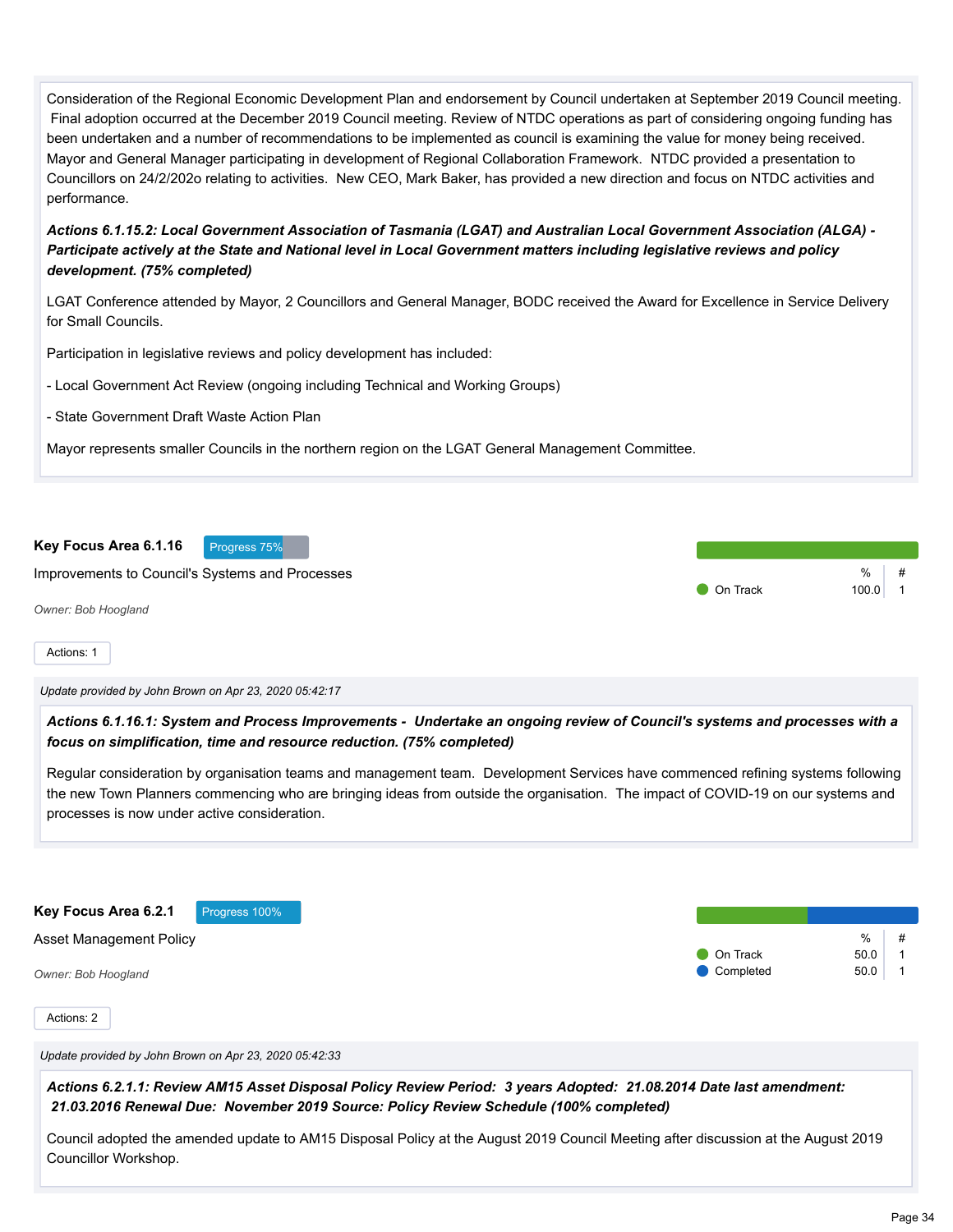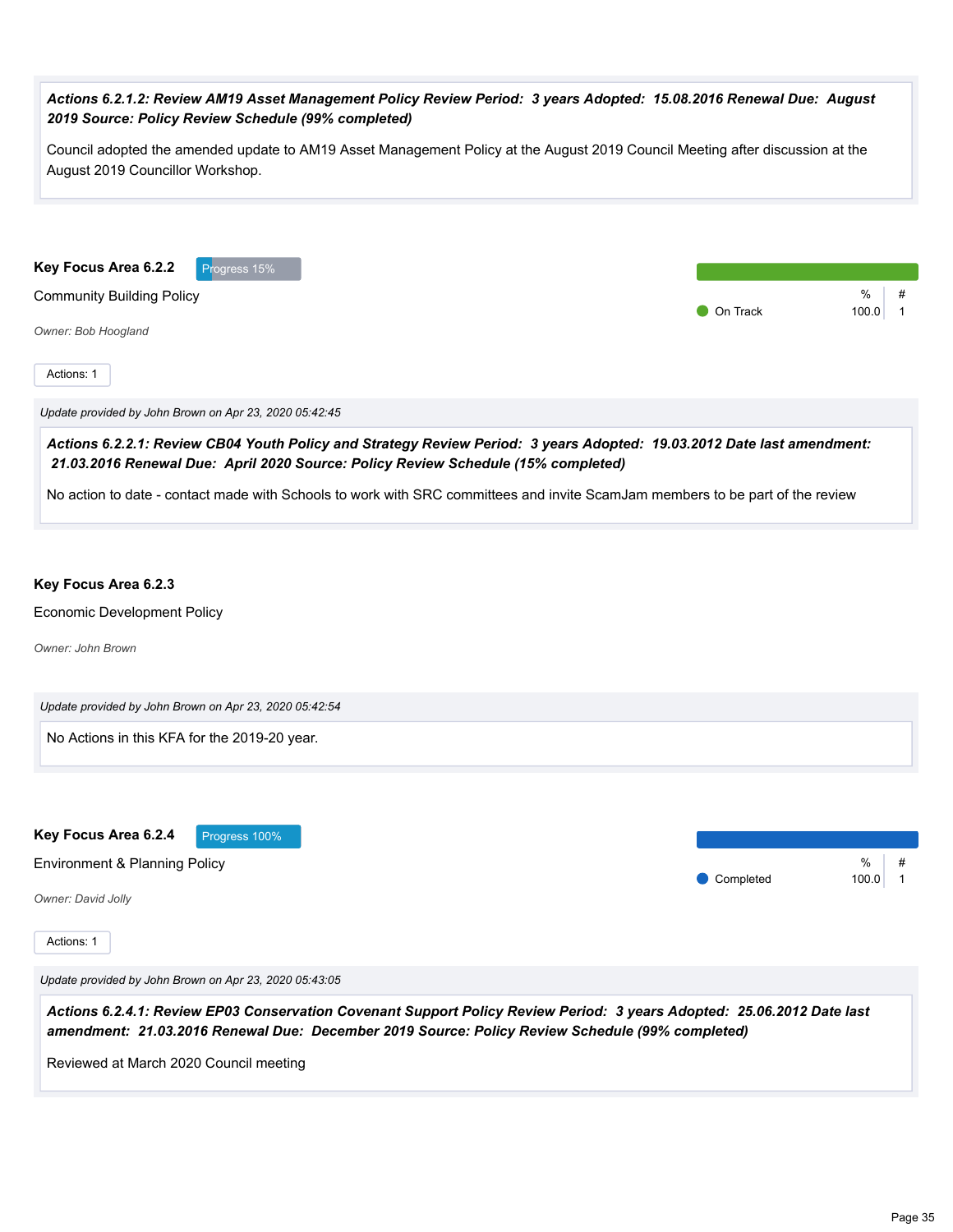#### **Key Focus Area 6.2.5** Progress 72%



Leadership & Governance Policy

*Owner: Bob Hoogland*

 $\frac{0}{0}$ Status Pending 18.18 2 **On Track** 81.82 9

Actions: 11

#### *Update provided by John Brown on Apr 23, 2020 05:43:44*

*Actions 6.2.5.1: Review LG08 Employees Voluntary Emergency Services Policy Review Period: 3 years Adopted: 25.06.2012 Date last amendment: 21.03.2016 Renewal Due: April 2020 Source: Policy Review Schedule (0% completed)*

Last amendment March 2017 due for review March 2020, will be reviewed closer to date.

*Actions 6.2.5.2: Review LG01 Elected Member Allowances and Support Policy Review Period: 4 years Adopted: 19.03.2012 Date last amendment: 21.03.2016 Renewal Due: August 2019 Source: Policy Review Schedule (99% completed)*

Status updated to "On Track"

*Actions 6.2.5.3: Review LG03 Councillors Code of Conduct Policy Review Period: 4 years Adopted: 19.03.2012 Date last amendment: 21.03.2016 Renewal Due: May 2020 Source: Policy Review Schedule (99% completed)*

Councillors Code of Conduct Policy was reviewed following the Ordinary General Election in November 2018 and adopted at the 18 March 2019 Council Meeting.

*Actions 6.2.5.4: Review LG07 Procurement Policy (Code for Tenders and Contracts) Review Period: 3 years Adopted: 19.03.2012 Date last amendment: 21.03.2016 Renewal Due: November 2019 Source: Policy Review Schedule (99% completed)*

Policy LG07 reviewed at Council Workshop and amendments prepared; amendments reviewed by Audit Panel at December 2019 meeting and recommended to Council; amended LG07 Policy adopted by Council at the December meeting, matter is complete

*Actions 6.2.5.5: Review LG11 Rating Exemptions and Remissions Policy Review Period: Yearly Adopted: 19.03.2012 Date last amendment: 21.03.2016 Renewal Due: February 2020 Source: Policy Review Schedule (99% completed)*

Policy was reviewed in August 2018, not due until August 2021

*Actions 6.2.5.7: Review LG18 Debt Collection Policy Review Period: 3 years Adopted: 19.03.2012 Date last amendment: 21.03.2016 Renewal Due: February 2020 Source: Policy Review Schedule (99% completed)*

Policy was converted to a Procedure, no longer subject to Policy review.

*Actions 6.2.5.8: Review LG20 Distribution of Unclaimed Funds Policy Review Period: 3 years Adopted: 19.03.2012 Date last amendment: 21.03.2016 Renewal Due: February 2020 Source: Policy Review Schedule (99% completed)*

Updated Policy adopted at the March Council Meeting, matter is complete

*Actions 6.2.5.9: Review LG27 Information Management Policy Review Period: 3 years Adopted: 19.03.2012 Date last amendment: 21.03.2016 Renewal Due: February 2020 Source: Policy Review Schedule (99% completed)*

Updated Policy adopted at the March Council Meeting, matter is complete

*Actions 6.2.5.10: Review LG29 Privacy Policy Review Period: 3 years Adopted: 19.03.2012 Date last amendment: 21.03.2016 Renewal Due: February 2020 Source: Policy Review Schedule (99% completed)*

Updated Policy adopted at the March Council Meeting, matter is complete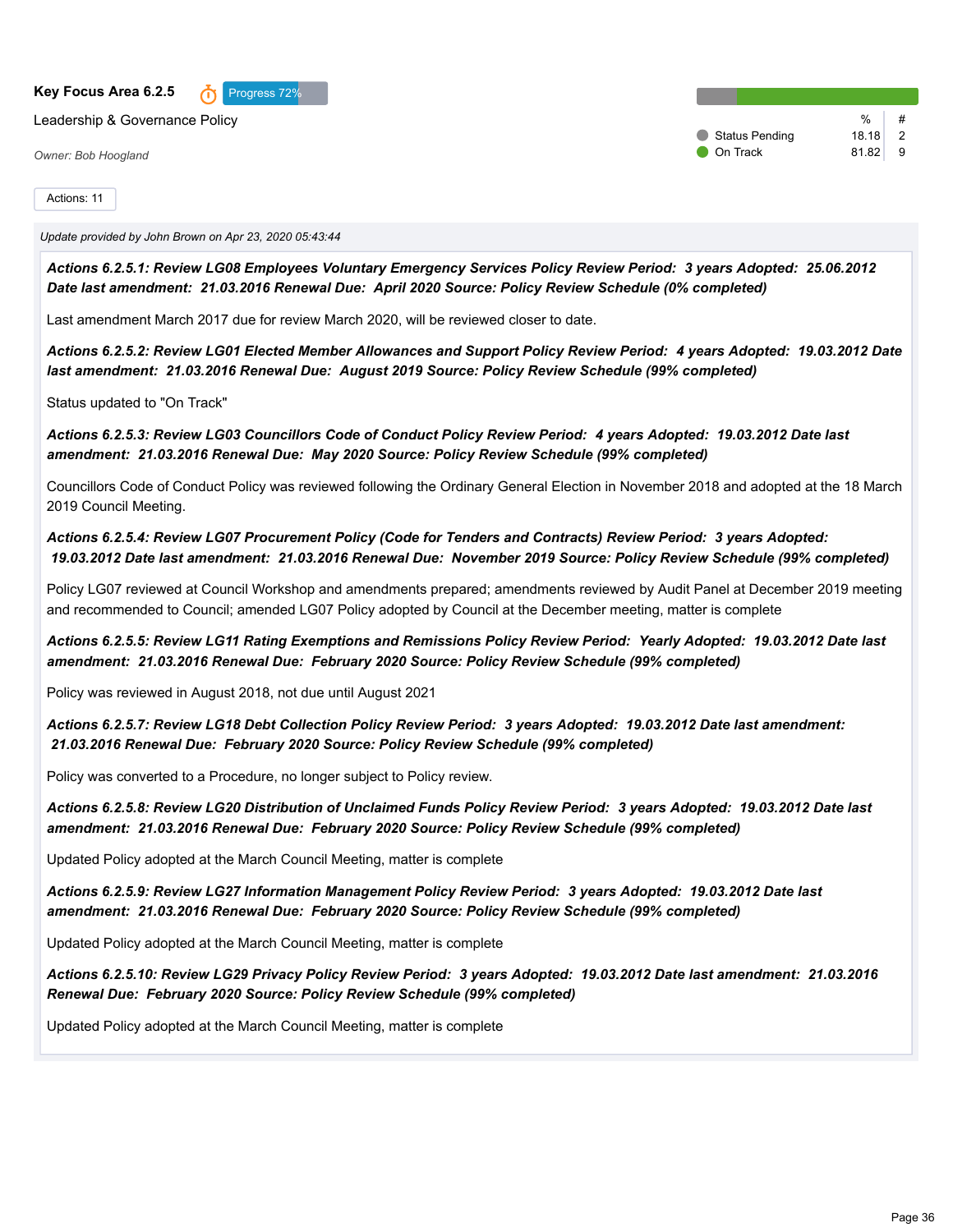#### **Key Focus Area 6.2.6**

By Laws

*Owner: Bob Hoogland*



Drought Communities Programme Extension - \$1,000,000

Building Better Regions Fund (BBRF) - Infrastructure for Events - \$20,000

Building Better Regions Fund (BBRF) - Break O'Day Trails Strategy - \$30,000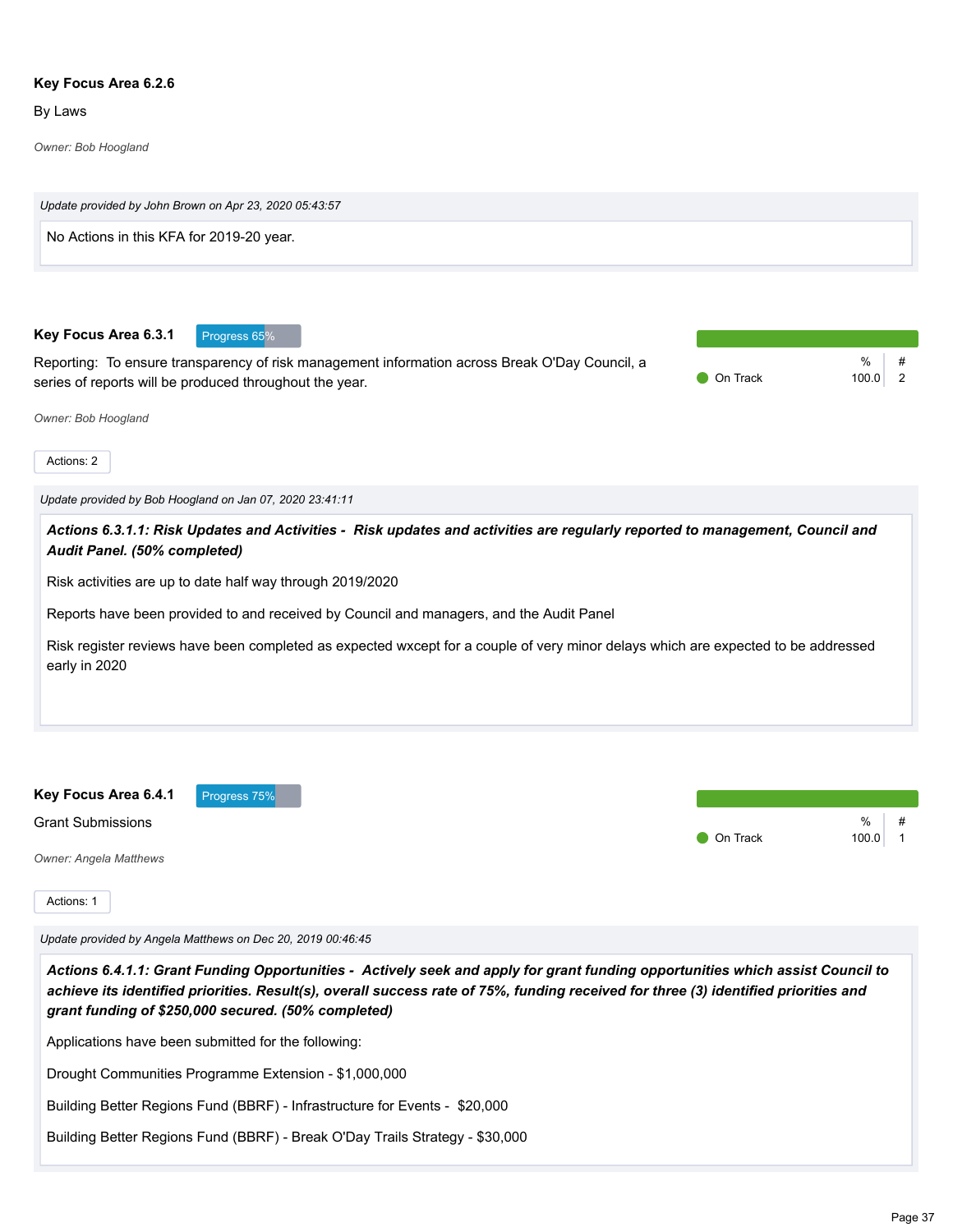\$2,100,000 received from the Federal Government for the Georges Bay Multi-User Track.

Grant Deeds have been received for the Old Tasmanian Hotel Restoration Project - \$500,000 and the St Marys Flood Mitigation Project - Flood Proofing St Marys - \$400,000

Drought Communities Programme - \$1,000,000 - Grant Deeds Executed and works commenced for Enhancing the Fingal Valley

Recreational Boating Fund for Proposed upgrade to the Scamander Boat Ramp was successful - \$125,000



Actions: 6

*Update provided by Ben Pettman on Apr 16, 2020 07:05:03*

Capital Works and Projects Program Update

#### *Township Plans - Delivery of funded Township Plan infrastructure projects. (75% completed)*

Township plan items are being addressed through both the 4 year capital programme and current operational and maintenance budget.

#### *St Marys Flood Mitigation - Delivery of St Marys Flood Mitigation infrastructure projects. (75% completed)*

The Australian Government has provided funding to enable the implementation of priorities from the St Marys Flood Risk management Plan for the St Marys community. The objective of the flood mitigation projects is to reduce the area of St Marys that is flood prone, reducing flood hazards and impacts for households (including public housing), businesses and public infrastructure and improving.

#### • *Flood Warning System*

Work is progressing to instal one automatic weather station, radio-links with an existing second station, data communications to the Bureau of Meteorology and the creation a local flash flood alert communications system. The flood warning system will detect and warn the community, Council and emergency services, protecting people and property from flood losses by triggering preflood preparations and response and recovery actions.

#### • *The Flat Road Bridge (Completed)*

The bridge has been raised to provide an additional 1m of invert and providing a larger waterway opening.

#### • *Flood Levee Bank*

Engineering work associated the with deign of the Levee is complete. The design took into account flood modelling data for a 1%AEP. (a 1 in 100 year flood event). The project team is currently working to gain the consent of landowners before the levee can be constructed. Construction materials are being sourced.

#### *Council Road Re-sheeting and Re-sealing Programs*

Scheduled road resealing works are 95% completed. Remaining works are scheduled to be completed prior to mid-May.

Unsealed road re-sheeting works are on schedule with programmed works to be completed before 30 June.